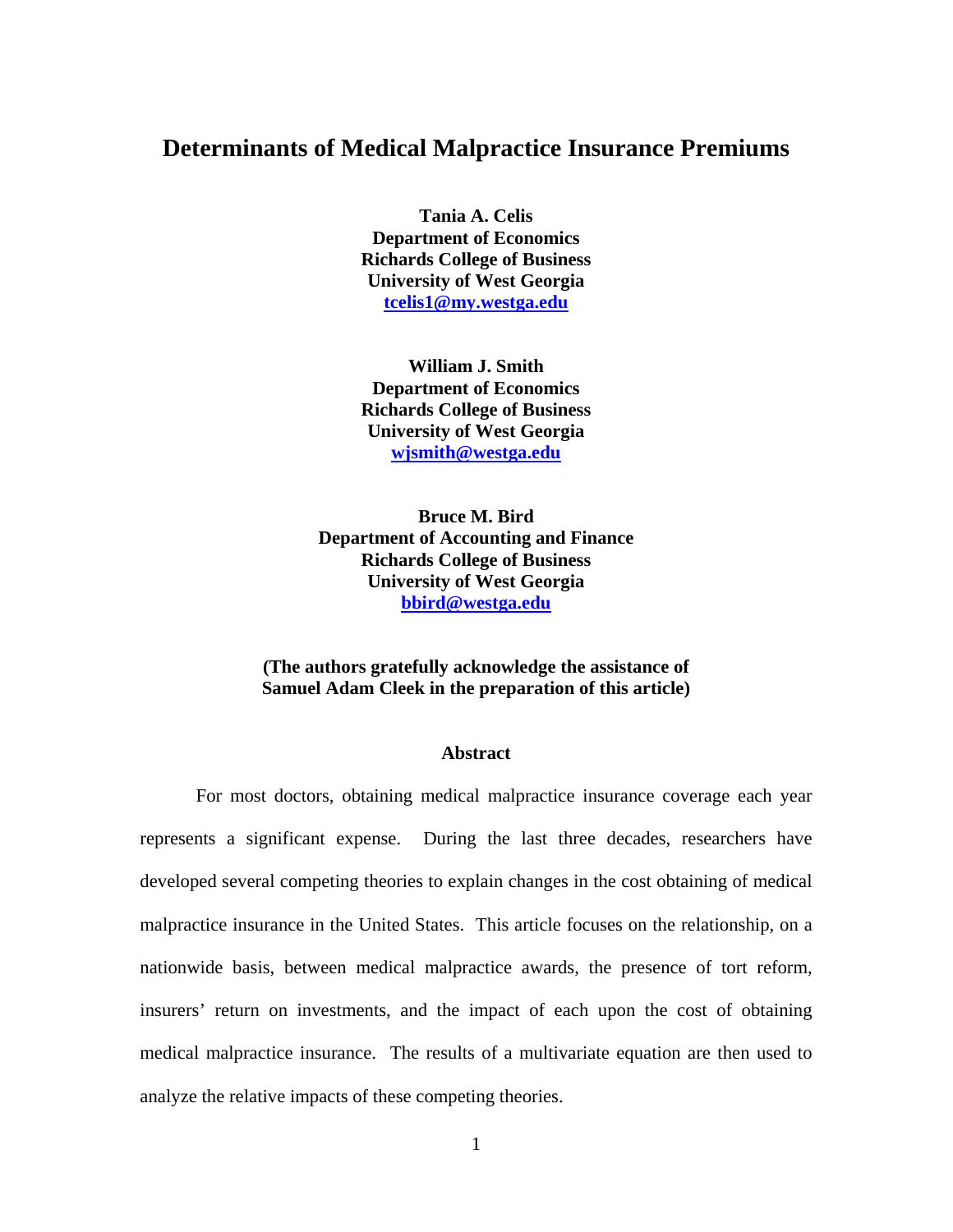#### **1. Introduction**

.

During the past three decades, inflation-adjusted medical malpractice insurance<sup>1</sup> premiums per doctor have risen and fallen dramatically<sup>2</sup>. A spirited debate has ensued regarding which factors are most significant in explaining the changes in such premiums. One theory is that a decrease in an insurer's return on its investment portfolio has the effect of increasing medical malpractice insurance premiums. A second is that malpractice premiums are the direct result of medical malpractice awards and settlements. States with higher than average medical malpractice awards are the same states with higher than average malpractice insurance premiums<sup>3</sup>. A third theory is that an increase in passage of state-level tort reform changes the likelihood of massive settlements or judgments in malpractice cases, and thus, the legislation has the effect of decreasing such premiums by reducing insured risk.

In many parts of the U.S., during certain time periods, medical costs have been rising faster than the overall rate of inflation. Rising premiums represent a cost that

 $2$  See Appendix A.

 $1$  Medical malpractice insurance provides coverage for members of the medical profession for liability resulting from claims of professional negligence. *See* Neale *et al*. "Dynamics of the Insurance Market for medical Malpractice Insurance". The Journal of Risk and Insurance, 2009, Vol.76, No.1, pg 221-47, pg. 221 .

 $3$  Moreover, time periods in which higher than average medical malpractice awards occur are the same time periods in which higher than average medical malpractice insurance premiums occur.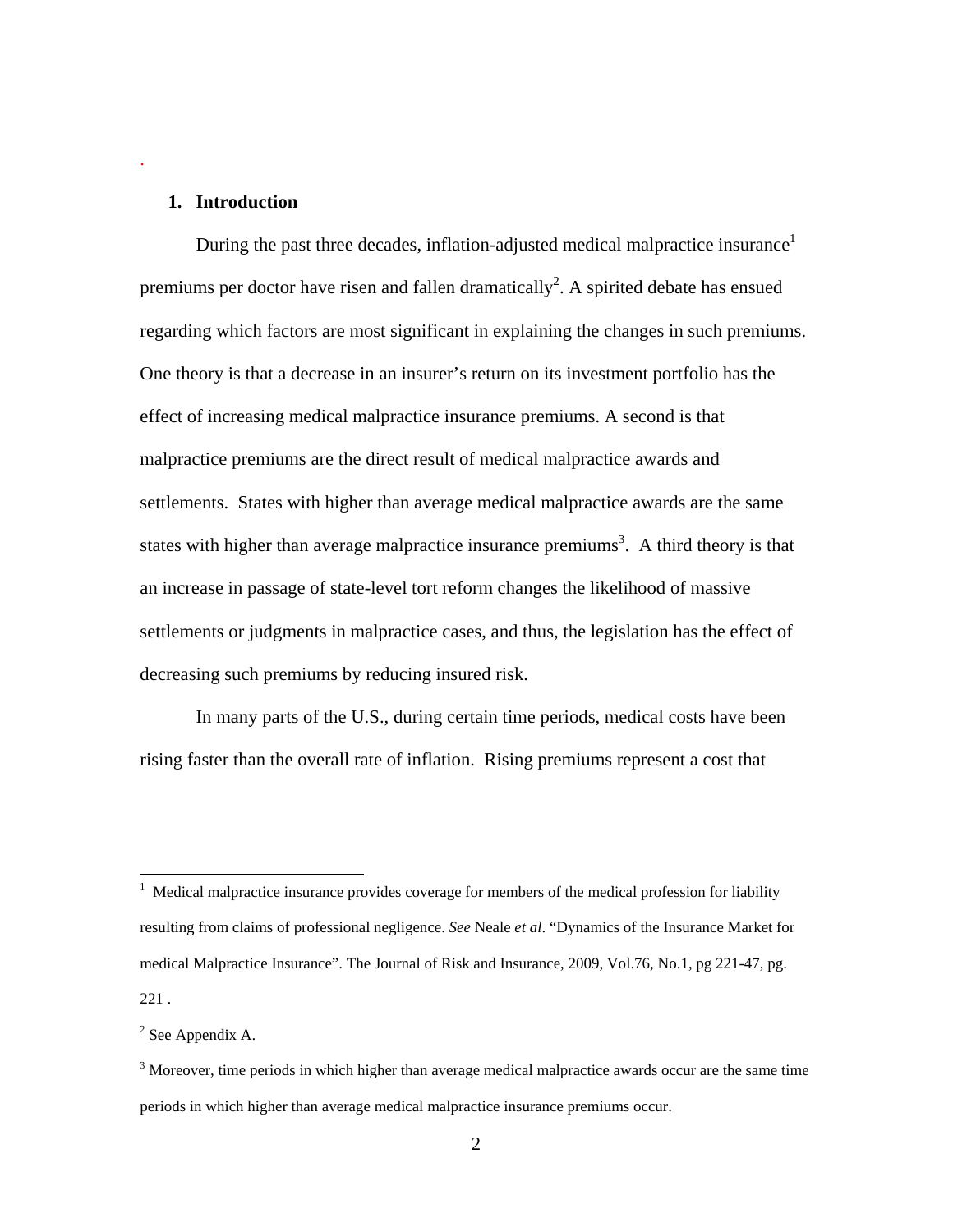doctors have to pass on to the patient in the form of higher prices for services and potentially in the harder-to-measure form of added precautionary medical services.<sup>4</sup>

This research focuses upon the relationship, on a nationwide basis, between medical malpractice awards, insurers' return on investments , the presence of tort reform, and the cost of medical malpractice insurance premiums. Because many insurers operate in more than a single state, it would be difficult to conclude that all of the costs associated with massive jury awards, settlements, or gains/losses accruing from insurance companies' investments would be confined to a single state, regardless of the current legislative climate involving malpractice<sup>5</sup>. Based on this, we estimate the cost of medical malpractice insurance premiums for the nation overall using independent variables including malpractice awards, insurers' return on investments, and the existence of tort reform. We focus primarily on the results of a multi-variate regression to analyze the

 $\overline{a}$ 

<sup>5</sup> Scant information exists regarding the potential for malpractice insurance providers spreading their costs (or losses) directly (or indirectly) across state lines. The implicit assumption of most arguments made in favor of comprehensive malpractice and tort reform is that malpractice awards are confined to a single state, and as such, the impact of massive jury awards or settlements will only be important for insurance costs, and subsequently medical costs, within that particular state where the award or settlement occurred. If, however, malpractice insurance companies operate in multiple states, there is the possibility that tort reform legislation in one state will have spillover impacts on insurance costs in other states without caps on malpractice payouts, and payouts in states without caps may have the effect of increasing premiums in states with caps.

3

<sup>&</sup>lt;sup>4</sup> A study by Dubay, Kaestner and Waidmann, (1999, Journal of Health Economics) provides evidence that physicians are more likely to order unnecessary cesarean procedures in obstetrics to avoid litigation, but that the impact of increased cesarean sections to mitigate malpractice lawsuits on total obstetric care costs is relatively small and varies with the socioeconomic status of the mother.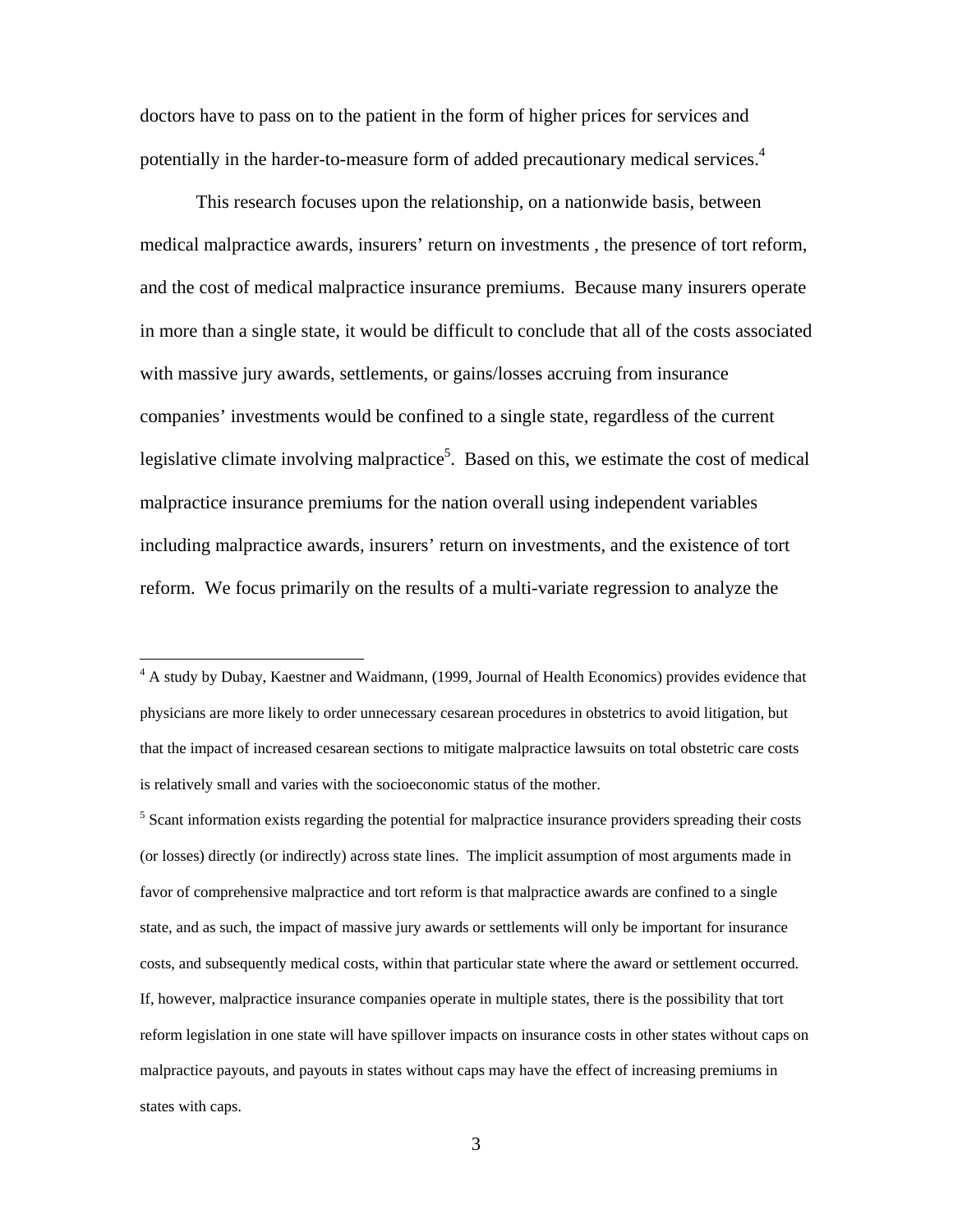above-mentioned theories that compete to explain changes in the cost of medical malpractice insurance in the U.S.

#### **2. Literature Review**

A number of researchers have analyzed the rise in medical malpractice insurance premiums (Gius, 1998; Helland & Showalter, 2009; Hillman & Cluff, 2003; Kessler, 2006; Kilgore, Morrisey, & Nelson, 2006; Lai & Witt, 1992; Neale, Eastman, & Peterson Drake, 2009; Viscusi & et al., 1993) . Lai and Witt (1992) examined the effect of insurer expectations upon the supply and cost of premiums. $<sup>6</sup>$  Lai and Witt sought to explain the</sup> growth rate of premiums in terms of: 1) the change in the growth rate of losses and expenses and 2) the variance in the growth rate of expenses. Their research concluded that increases in the mean and dispersion of losses and expenses did explain the increase in premiums. $<sup>7</sup>$ </sup>

In "Dynamics of the Market for Medical Malpractice Insurance", Neale *et al* (1992) built upon Lai and Witt's prior research. Neale *et al* examined the stability of the market for medical malpractice insurance by analyzing financial data from 1993-2003 collected by the National Association of Insurance Commissioners (NAIC). The variables analyzed by Neale *et al* included the number of insurers writing medical malpractice

 $6$  Lai, G., and R. Witt. 1992, "Changed Insurer Expectations: An Insurance Economics View of the Commercial Liability Crisis Under Uncertainty", Journal of Insurance Regulation 10(3): 342-292. Reference of Neal et al. p, 245.

 $<sup>7</sup>$  Neale et al. p225.</sup>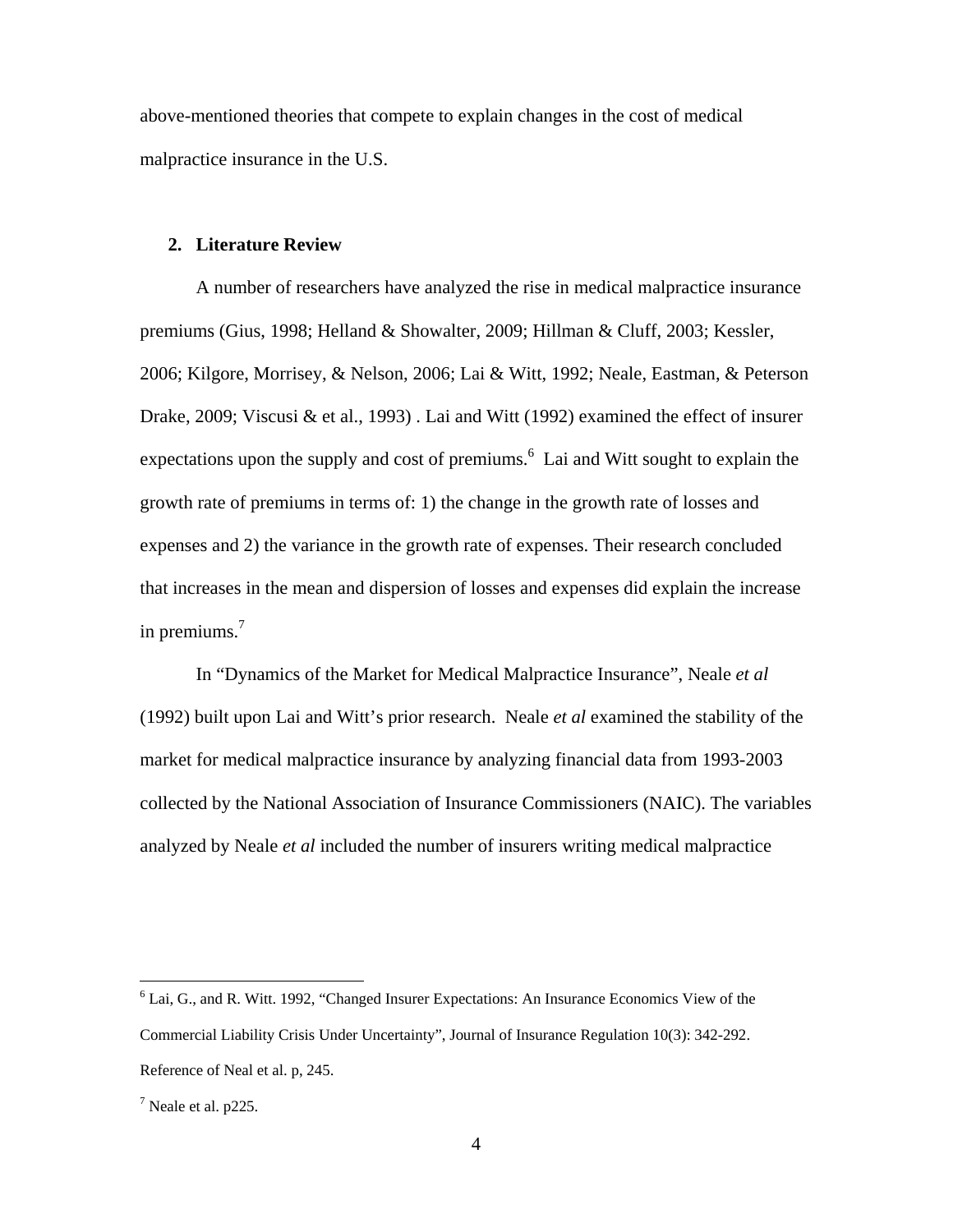insurance, the relationship between growth rates of premiums and losses, variance losses, and investment income.<sup>8</sup>

The research of Neale *et al* differs methodologically from that of Lai and Witt. Neale *et al* consider "losses incurred" rather than "losses paid"<sup>9</sup>. The variable "losses incurred" takes into account the fact that insurers price their policies based upon expected future losses. Accordingly, "losses incurred" is thought to allow for flexibility in testing changing expectations. $10$ 

Neale *et al* sought to confirm the presence of market instability in the data they analyzed. To do this, they chose to use the bivariate Granger causality model. It allows for the estimation and comparison of the explanatory strength of two variables for purposes of determining whether past losses predict premiums, or, in the alternative, whether past premiums predict losses.<sup>11</sup> Neale *et al* noted that the first relationship contained more explanatory power than the second. Thus, a causal relationship exists between direct losses and net premiums written.<sup>12</sup> Of the years examined, 2001 proved to be the most unstable. Stated alternatively, the most significant misalignment between direct losses incurred and net premiums written occurred in 2001.<sup>13</sup>

After establishing the presence of market instability, Neale *et al.* set out to examine the effect of selected variables --growth rates of net premiums written, direct

<u>.</u>

<sup>&</sup>lt;sup>8</sup> Neale et al. p226.

 $9^9$  By way of analogy, "losses incurred" is more akin to an accrual-based accounting concept, whereas "losses paid" is more akin to a cash-basis accounting concept.

 $10$  Neale et al. p225.

 $11$  Neale et al, p227.

<sup>&</sup>lt;sup>12</sup> It should be noted that the causality was not consistent each year (Neale et al, p231).

 $13$  Neale et al, p231.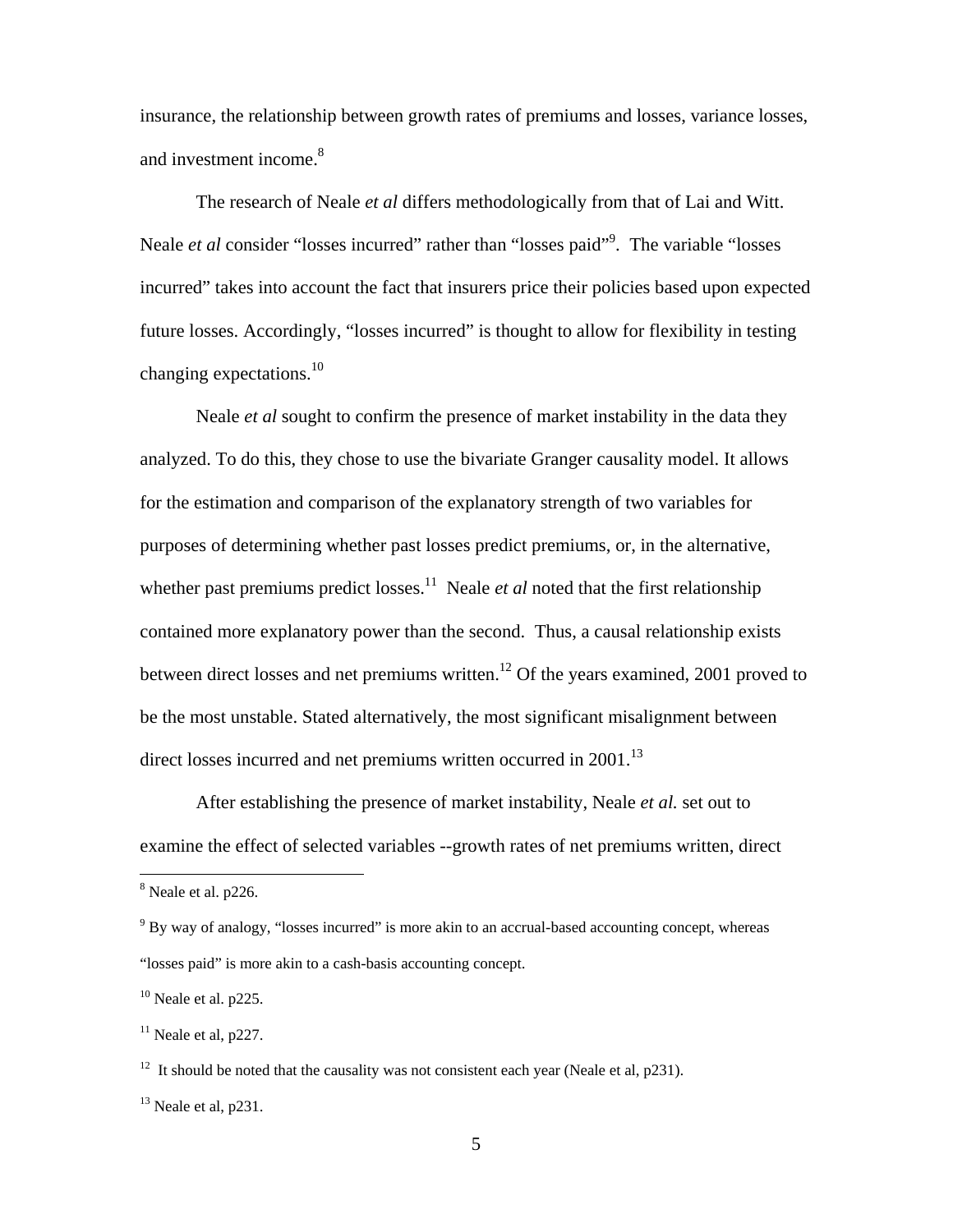losses incurred, direct defense and cost containment fees, and total losses incurred upon the market over time. The authors recognized that the data might be distorted by the fact that insurers may enter a market when few net premiums are written and there are little or no direct losses and/or leave a market when few net premiums are written but there are large direct losses.<sup>14</sup> To account for such distortion, both mean and median growth rates were considered. Neale *et al* observed that the median growth rate of direct losses incurred increased in all years except 1995, 1998, and 2000.<sup>15</sup> The authors deduced that "losses, premiums, defense costs, and claim containment fees do not necessarily grow in a similar manner".<sup>16</sup>

In testing for the effects of changes in the variables over time, Neale *et al.* expected that a strong, positive relationship between premiums and losses would continue to exist over time. Premiums and losses were expected to increase at the same natural rate so long as the rate of investment income growth remained constant.<sup>17</sup> To test this, Neale *et al* used geometric growth rates to reduce the risk of bias.<sup>18</sup>

The performance of insurers over time revealed that the growth of policyholder surplus has declined since 1994 while the growth in net investment income has steadily deteriorated from 1993 to 2000.<sup>19</sup> The authors concluded that insurers' actions to increase premiums are justified because the growth rate of losses has exceeded the growth rates of

 $14$  Neale et al, p231.

<sup>&</sup>lt;sup>15</sup> Neale et al, p233.

 $16$  Neale et al, p233.

 $17$  Neale et al, p 234.

<sup>&</sup>lt;sup>18</sup> By way of contrast, Lai and Witt used arithmetic growth rates.

 $19$  Neale et al, p 236.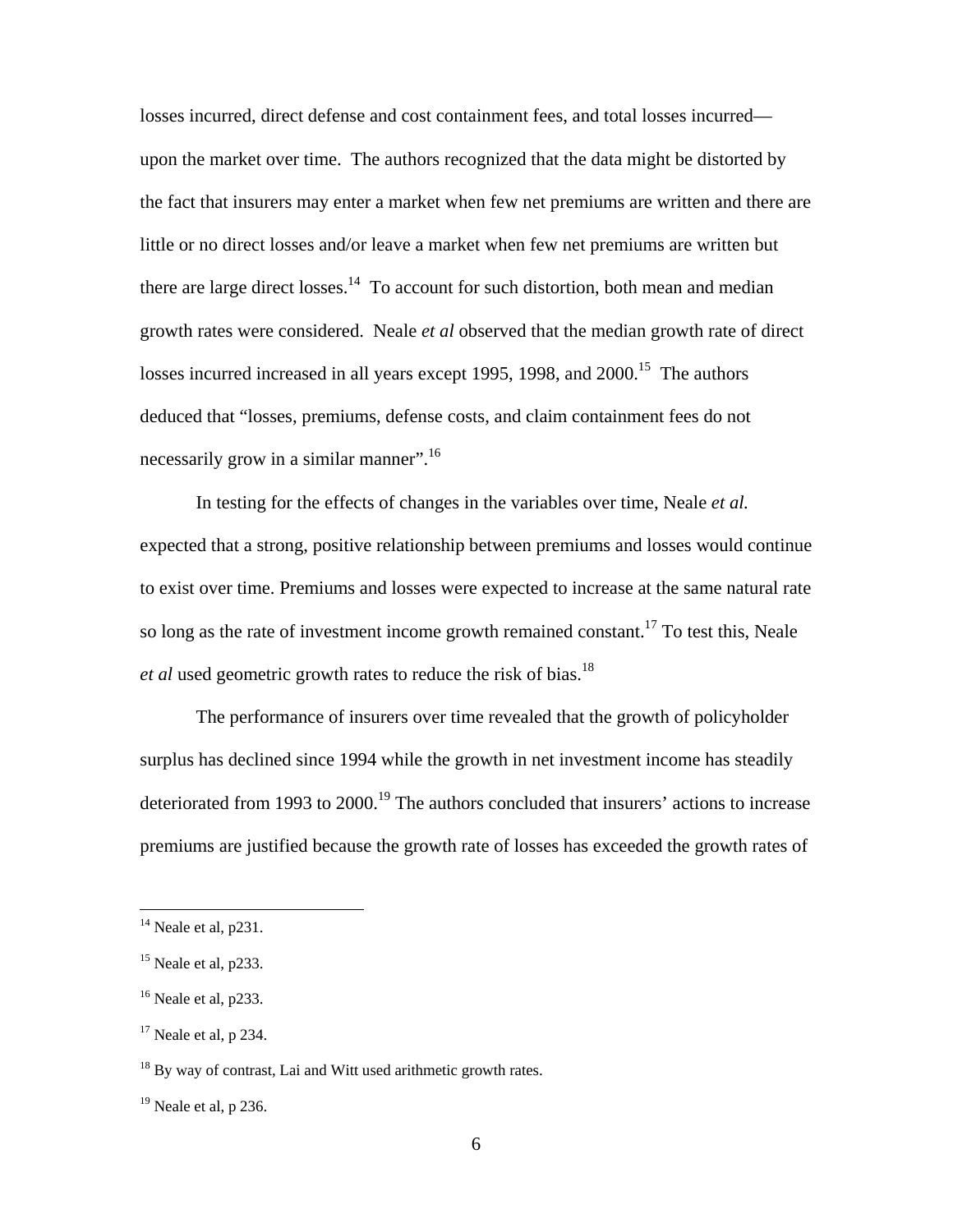premiums. Thus, the instability in medical malpractice insurance appears to be driven by the direct losses incurred by the insurance companies. Furthermore, the data suggest that changes in the underwriting and legal systems do contribute to the growth of losses and related growth of medical malpractice insurance premiums.

In "Medical Malpractice Insurance: Multiple Factors Have Contributed to Increased Premium Rates" (June 2003), the General Accounting Office (GAO) analyzed data relating to seven states: California, Florida, Minnesota, Mississippi, Nevada, Pennsylvania, and Texas. The GAO study sought to: 1) describe the extent of increases in medical malpractice insurance rates; 2) analyze the factors that contributed to those increases; and 3) identify changes in the medical malpractice insurance market that might make premium rates different from that of past periods (most notably the periods from 1970-75 and 1975-1989).

The GAO concluded that insurers' losses, declines in investment income, a less competitive climate, and climbing reinsurance<sup>20</sup> rates have all contributed to changes in premium rates.21 Analysis by the GAO identified increased losses on claims as the primary contributor to higher medical malpractice premium rates. The 15 largest medical malpractice insurers in 2001 (with a combined market share of 64.3%) incurred losses (including both payments to plaintiffs to resolve claims and the costs associated with defending those claims) of approximately 78% of the insurer's total expenses.<sup>22</sup> Because

 $20$  Reinsurance is also known as excess loss coverage.

 $21$  GAO, p15.

 $22$  GAO, p16.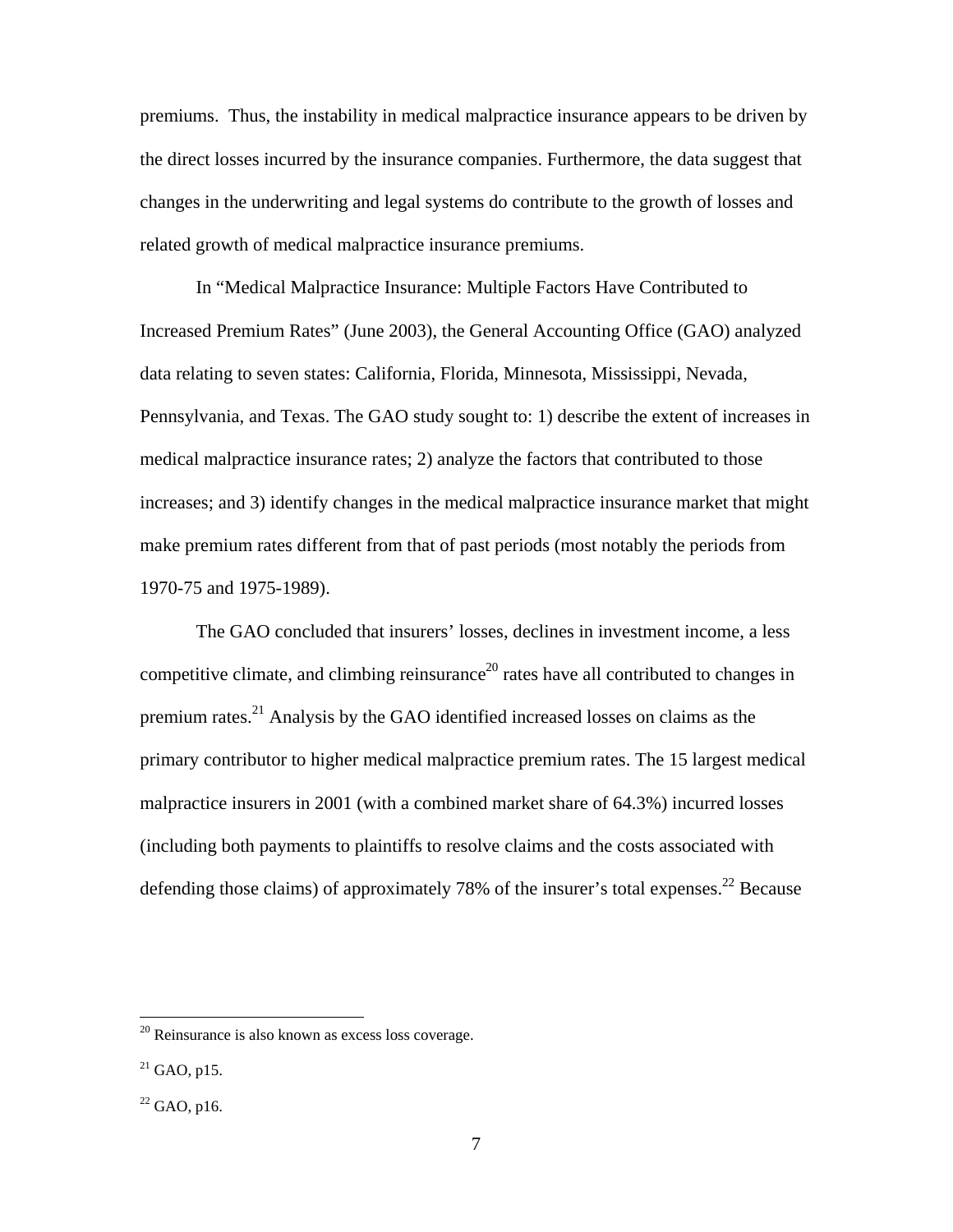insurers base their premium rates on their expected costs, the GAO indicated that anticipated losses were the primary determinant of premium rates. $^{23}$ 

In all seven states sampled, aggregate incurred losses increased substantially after 1998. Mississippi and Pennsylvania experienced the highest increases (197.5% and 97.2%, respectively). The GAO anticipated that paid losses –and, thus, premium rates- would continue to rise from 2003-2006 in accordance with insurers' higher expectations of losses.

The GAO also explored the effect of tort legislation enacted into law in the mid-1970s that occurred in some of the states that it sampled. Such legislation is designed to reduce insurers' losses by limiting the number of claims filed, the size of awards and settlements, and the time and costs associated with resolving claims.<sup>24</sup> For the states which did not enact tort reform, the GAO anecdotally observed the effects of imposed caps on non-monetary losses such as pain and suffering.<sup>25</sup> Both tort reform and caps on non-monetary losses led to a reduction in the severity and frequency of claims filed in those states. As such, the expectations of insurers' losses may have been affected by past -- or the potential for future -- tort legislation, resulting in lower real insurance costs per doctor in the mid-2000s.

A report entitled *The Determinants of the Cost of Medical Liability Insurance* (Kessler, 2006) analyzed data from the Texas Department of Insurance (TDI) and the National Association of Insurance Commissioners (NAIC). Kessler observed that direct losses plus loss adjustment expenses incurred accounted for approximately 87% of

 $^{23}$  GAO, p16.

 $^{24}$  GAO, p41.

 $25$  GAO, p41.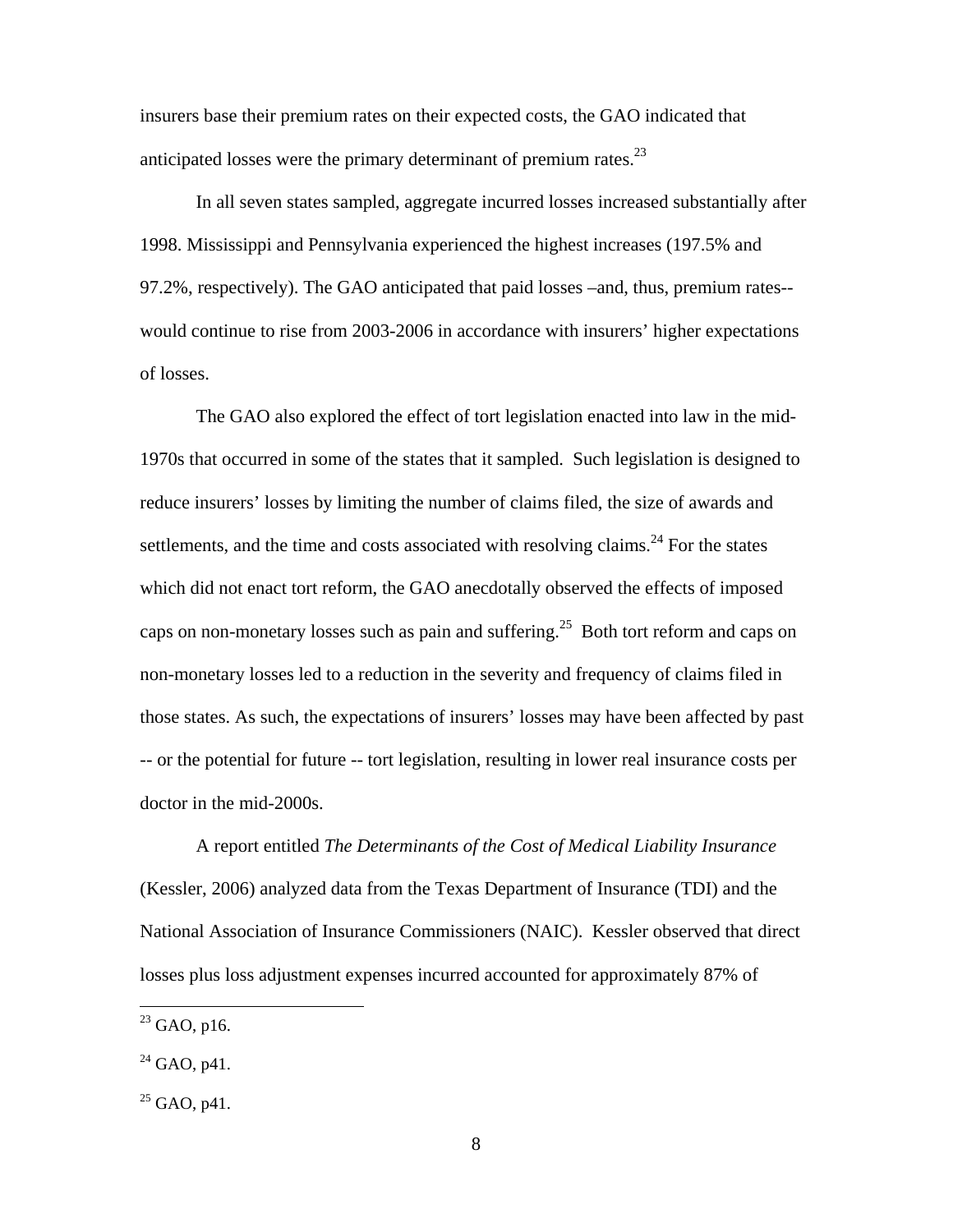malpractice insurers' expenses.<sup>26</sup> Further, Kessler noted that, according to the NAIC, total incurred losses in medical malpractice increased in real terms by 178.2% from 1991 to 2003 (94.5% per capita).<sup>27</sup> This led Kessler to observe:

If other insurers' expenses remained roughly constant, a very simple, competitive model of the industry would predict that premium rates should have increased by approximately  $82\%$ ,<sup>28</sup> strikingly similar to the increase of 71 percent in the professional liability insurance component of the CMS Medicare Economic Index Market Basket.<sup>29</sup>

Other variables explored by the GAO and Neale *et al* were considered by Kessler as only marginally explanatory regarding the increase of premium rates. Kessler noted that "low entry barriers, declines in insurer investment income or increases in health care costs can account for at most a small fraction of the increase in premiums".<sup>30</sup> Kessler concluded that increases in tort awards, settlement payments, and defense costs explain why premiums have risen. Accordingly, reforms to the tort laws of various states --such as reasonable caps on non-economic damages-- substantially reduce the cost of insurance claims and, in turn, premiums.

 $26$  Kessler, p15.

 $27$  Kessler, p15.

<sup>&</sup>lt;sup>28</sup> Computed as follows:  $87\%$  x  $94.5\%$ .

 $29$  Kessler, p 15.

 $30$  Kessler, p23.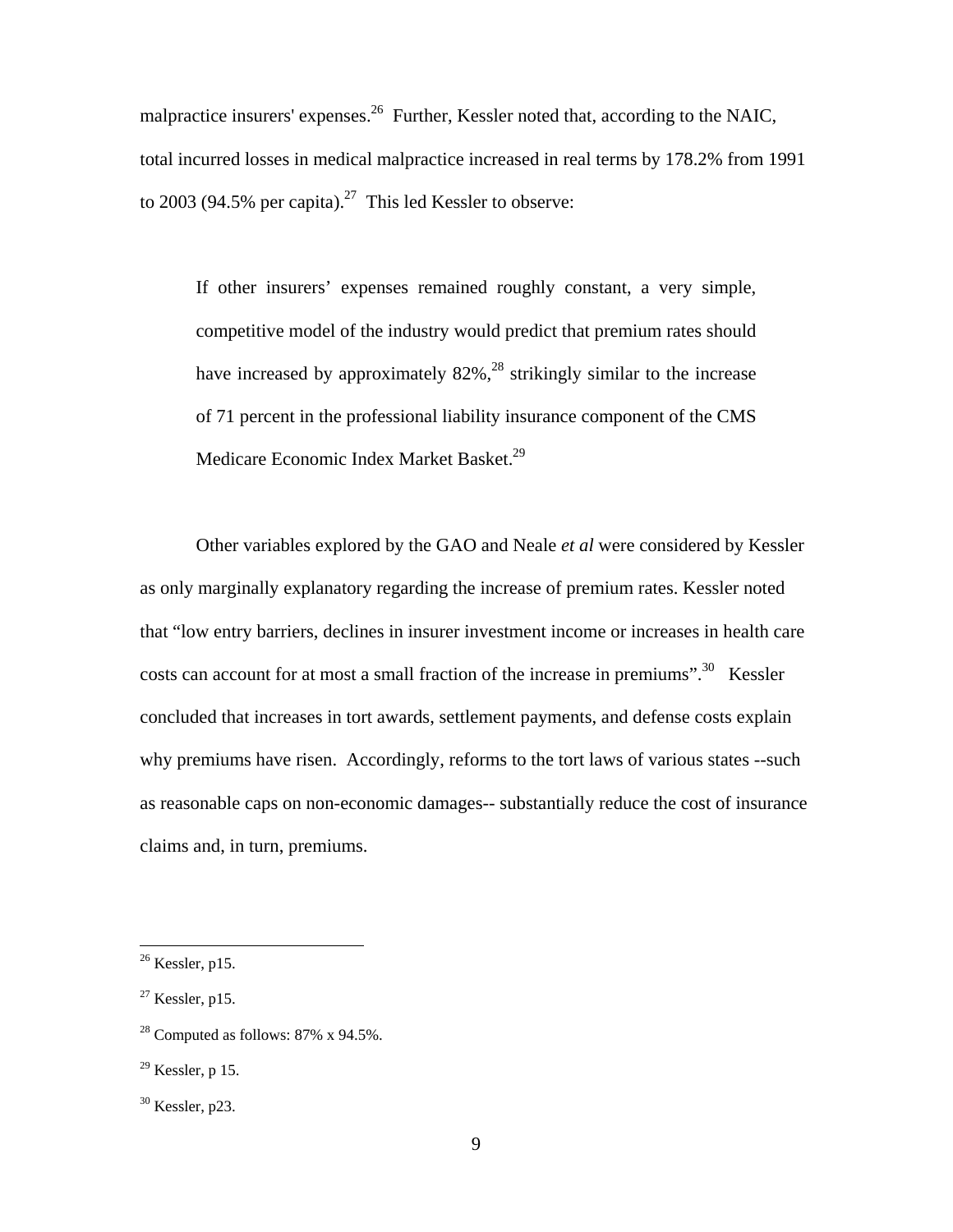Helland and Showalter (2009) examined the impact of malpractice reforms in the years 1983 and 1988 using Florida malpractice awards data. They used measure of liability risk based on incurred losses to estimate the impact of malpractice reform on physician labor market behavior (specifically the number of hours worked by doctors). They estimated the labor elasticity of liability exposure to be -0.285 for the pooled sample of physicians and  $-1.224$  for physicians age 55 or older. This suggests that older physicians are substantially more sensitive to changes in liability risk than are younger physicians. Further, Helland and Showalter estimate that an increase of \$1 in expected liability should increase medical malpractice premiums by between \$.70 and \$1.05.

#### **3. Data and Estimation**

Existing research in this area has set forth several competing hypotheses involving medical malpractice insurance premiums that are "directional" in nature. In simplified form, they can be described as follows: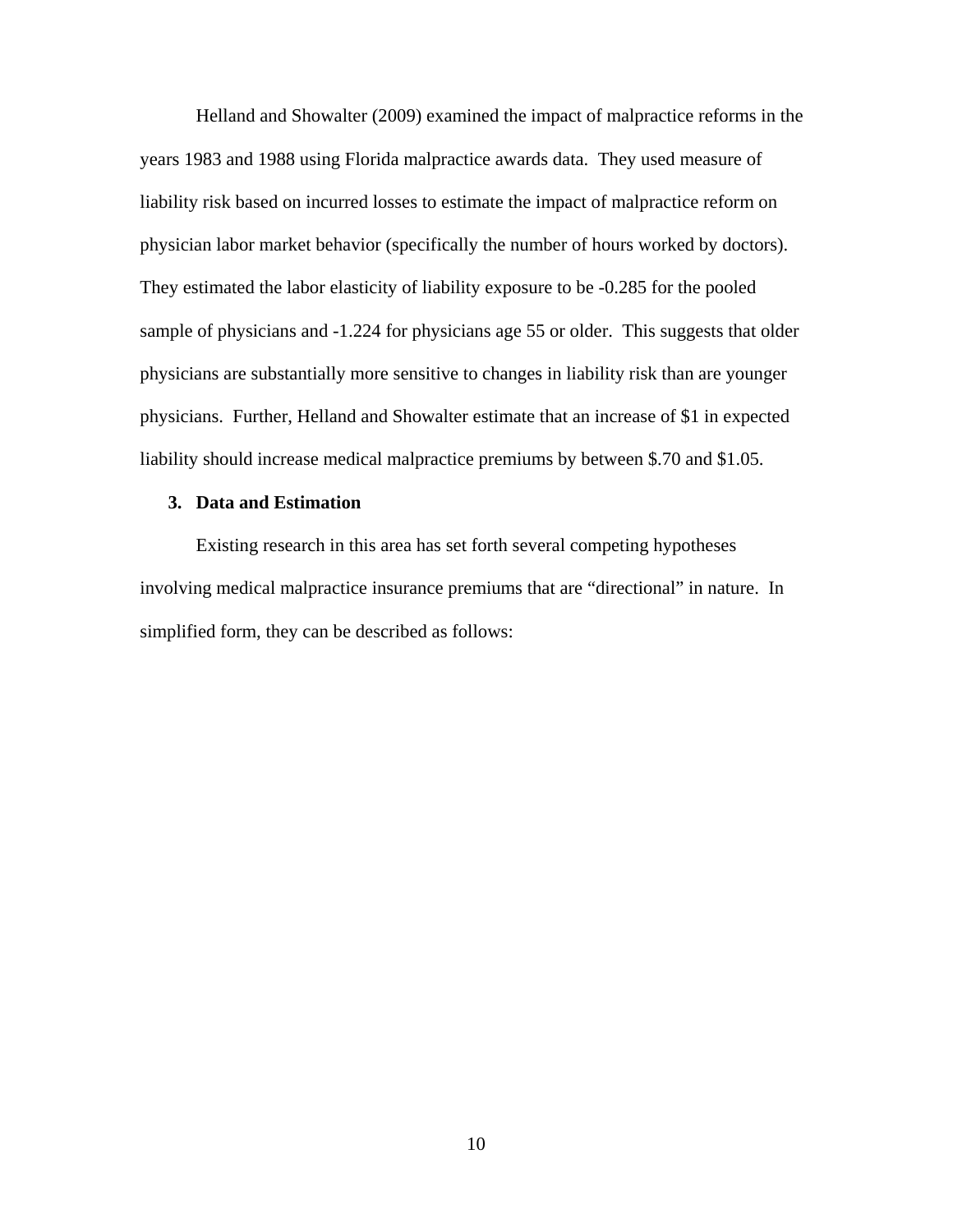| Hypothesis $#1$ | If medical malpractice awards   | medical malpractice insurance |
|-----------------|---------------------------------|-------------------------------|
|                 | increase, then                  | premiums will increase.       |
|                 |                                 |                               |
| Hypothesis $#2$ | If insurers' investment returns | medical malpractice insurance |
|                 | decrease, then                  | premiums will increase.       |
|                 |                                 |                               |
| Hypothesis #3   | If, for a given year, the total | medical malpractice insurance |
|                 | number of states that have, or  | premiums will decrease.       |
|                 | have enacted, medical tort      |                               |
|                 | reform increases, $31$ then     |                               |

In this article, we estimate real direct premiums per doctor (RDPPD) as a function of: 1) real direct losses per doctor (RDLPD), 2) several measures of the overall performance of investments, and 3) a dummy variable measuring existing statutory malpractice award limits within states each year. For purposes of our analysis, we use both a standard ordinary least squares (OLS), first-difference estimation, and distributed lag regression.

Because we use annual national-level data from 1975 to 2008 for all variables, we estimate parsimoniously to conserve degrees of freedom in our models. With regard to the independent variables, we could not find adequate data involving yearly total medical

 $31$  For purposes of our analysis, we will assume that an increase in medical malpractice tort reform will result in a decrease in medical malpractice awards.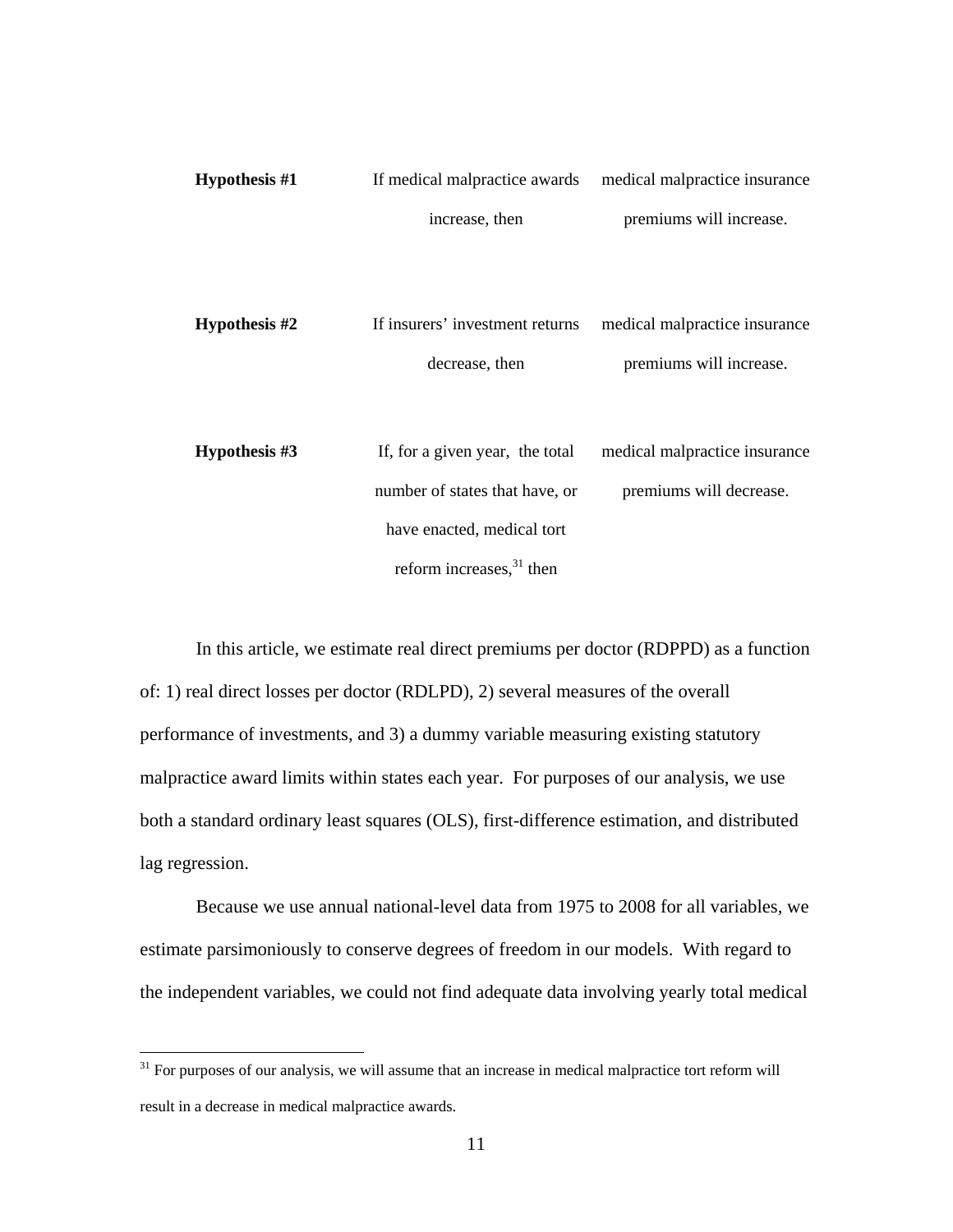malpractice awards in the United States. While some awards are made available to the public, many are not. For example, many malpractice awards are structured as legal settlements subject to nondisclosure provisions. Accordingly, we use direct losses paid per doctor as a "proxy" for yearly total medical malpractice awards. We use annual insurance industry data involving direct losses paid per doctor contained in a recent consumer health publication (Hunter, Cassell-Stiga, & Doroshow, 2009). We obtain the monthly closing index value of the S&P 500, treasury bills, and treasury bonds, calculate the continuous rate of return for each, and use each separately as a proxy for insurers' investment returns during that period. For the independent variable measuring the presence of tort reform, we use original constructed data compiled by examining the laws of each state during the period 1975-2010. For a given year, if a state has a medical tort reform law on its books, a value of "1" is assigned. If not, the state is assigned a value of "0". For a state to receive a "1," there must be a law in place that places a strict limit on non-economic damages (also referred to as "pain and suffering" awards). Each year, the sum of the values for all 50 states is computed as an indicator of the number of states with damage caps. The resulting number is used to track the prevalence of tort reform in the United States during the period 1975-2010.

During the period, the annual rate of return for the S&P 500 averaged about 8.5 percent, whereas the entire stock market averaged a return of more than 13 percent (see Table 1). During the period, on average, fewer than 1 additional state adopted noneconomic damage caps per year. Direct premiums (RDPPD) averaged more than twice the direct losses paid (RDLPD) and the rate of return averaged about 5.5% for treasury bills to 13% for the stock market.

12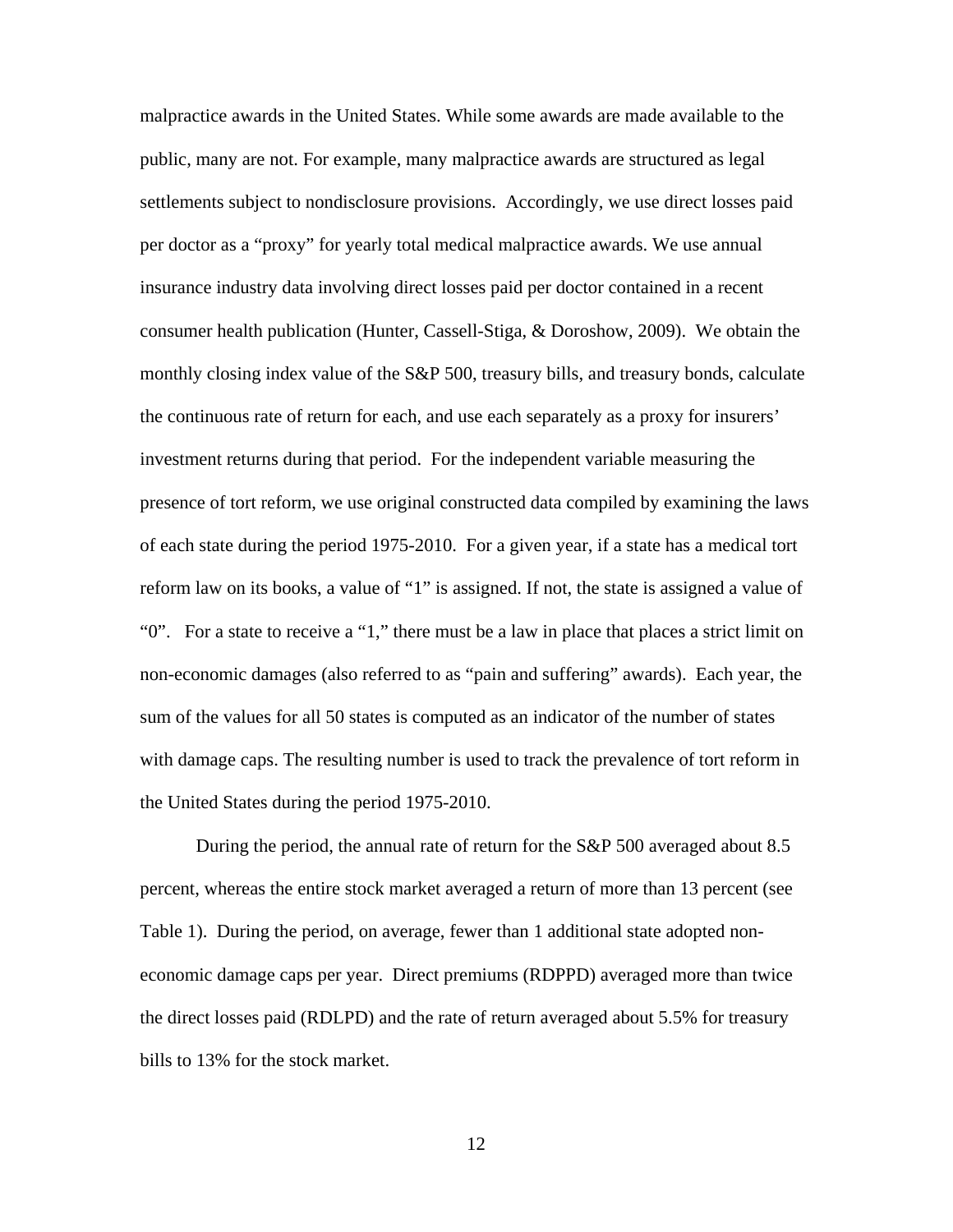| Variable            | Mean     | St. Dev. | Min            | Max      |
|---------------------|----------|----------|----------------|----------|
| <b>RDPPD</b>        | 15819.14 | 3675.213 | 10970.23       | 22881.47 |
| RDLPD               | 7084.916 | 1807.136 | 3231.54        | 9425.2   |
| <b>STATE TORT</b>   | 16.52941 | 8.951842 | $\mathfrak{D}$ | 29       |
| <b>NEWSTATETORT</b> | 0.852941 | 2.002004 | $\theta$       | 11       |
| <b>S&amp;P_ROR</b>  | 8.508857 | 17.14148 | $-37.28$       | 34.52    |
| <b>STOCKROR</b>     | 13.1342  | 17.0702  | $-36.58$       | 37.2     |
| <b>TBILLSROR</b>    | 5.4797   | 3.1919   | 0.13           | 14.3     |
| TBONDSROR           | 8.3236   | 10.1672  | $-11.12$       | 32.81    |

#### **Table 1: Descriptive Statistics for Selected Variables**

Since we are estimating with time series data, it is important to test for a unit root process in our data series. The validity of the OLS estimation process depends on the data being stationary. If the process is non-stationary, the use of OLS can produce spurious regression, upwardly biasing the t-stats and R-square. We perform a modified Dickey– Fuller t test for a unit root in which the series has been transformed by a generalized least-squares regression (see Table 2). It tests if a variable follows a unit-root process. The null hypothesis is that the variable contains a unit root --a non-stationary process- and the alternative is that the variable is generated by a stationary process. We test up to nine lagged periods, rejecting the null in only one of the nine at the 0.1 level of significance. However, several of the test statistics are only slightly outside the rejection region. For this reason, we present both the OLS and the first-difference regression results.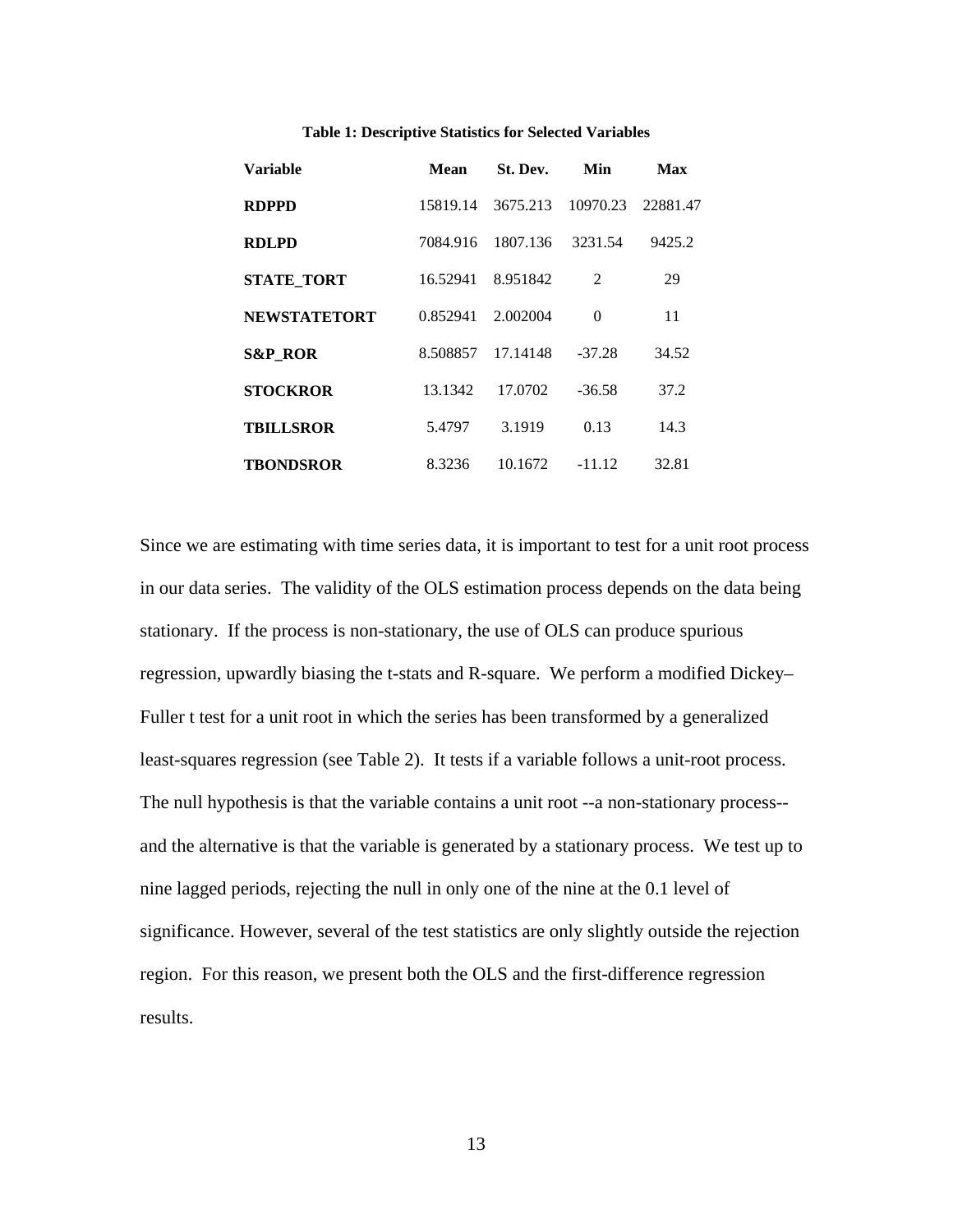| Lags           | <b>Test Statistic</b> | $1\%$   | 5%       | 10%      |
|----------------|-----------------------|---------|----------|----------|
| 9              | $-2.775$              | $-3.77$ | $-2.811$ | $-2.388$ |
| 8              | $-2.278$              | $-3.77$ | $-2.788$ | $-2.406$ |
| 7              | $-1.398$              | $-3.77$ | $-2.814$ | $-2.46$  |
| 6              | $-1.707$              | $-3.77$ | $-2.879$ | $-2.542$ |
| 5              | $-1.722$              | $-3.77$ | $-2.971$ | $-2.643$ |
| $\overline{4}$ | $-2.346$              | $-3.77$ | $-3.08$  | $-2.754$ |
| 3              | $-2.792$              | $-3.77$ | $-3.195$ | $-2.866$ |
| 2              | $-2.666$              | $-3.77$ | $-3.305$ | $-2.97$  |
| 1              | $-2.931$              | $-3.77$ | $-3.4$   | $-3.058$ |

#### **Table 2: Modified Dickey-Fuller T-test Results**

Let us first consider a parsimonious model that uses the rate of return on US Treasury Bonds (TBONDS ROR).<sup>32</sup> The first model is estimated with all contemporaneous variables. The results are summarized in Table 3. The only variable that is a significant determinant of the direct premiums paid per doctor is the presence of more states with tort reform laws. For each additional state that adopts legislation limiting non-economic damages, premiums are reduced by \$195 per doctor per year. Higher rates of return are associated with lower premiums as well, but the impact is small and statistically insignificant for the contemporaneous period data. We estimate this equation with the average rate of return for Treasury bonds, Treasury bills, and the S & P  $\overline{a}$ 

 $32$  Though not presented in our results in Table 3, we also estimate the impact of the rate of return from the S&P 500; however, the impact was not significantly correlated in the contemporaneous period.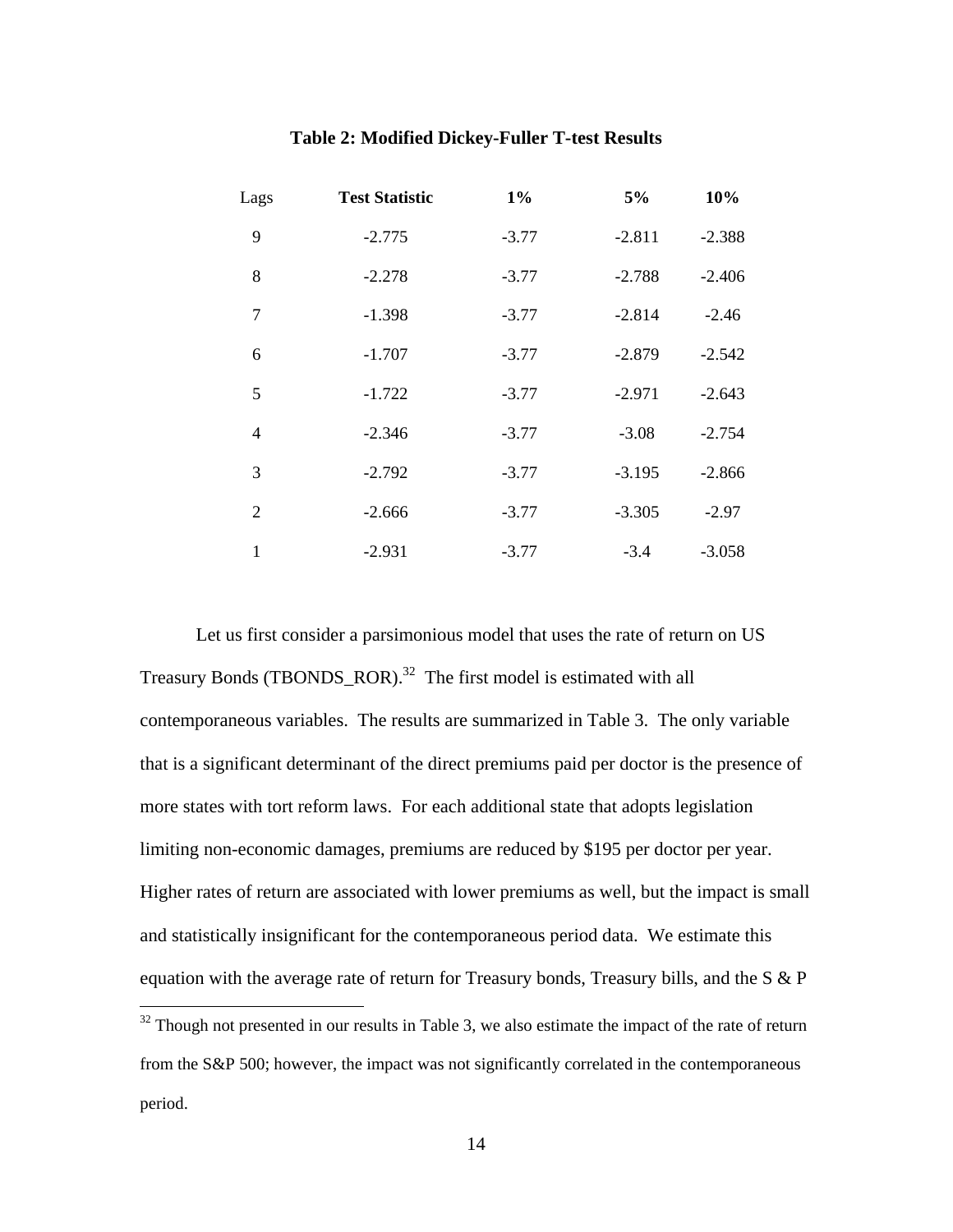500, but, in the standard OLS model, none of these measures of market return resulted in a p-value less than  $0.51<sup>33</sup>$ . The variable direct losses per doctor (RDLPD) has the expected positive impact on insurance premiums. Each dollar lost per doctor is associated with \$0.47 in added premium costs per doctor. Variation in the three independent variables explains only about 19 percent of the variation in the insurance premiums.

| Variable           | Coef.      | t-stat  | p-val |
|--------------------|------------|---------|-------|
| <b>RDLPD</b>       | 0.470642   | 1.26    | 0.217 |
| <b>STATES TORT</b> | $-195.247$ | $-2.63$ | 0.013 |
| <b>TBONDS_ROR</b>  | $-13.0057$ | $-0.21$ | 0.837 |
| <b>CONSTANT</b>    | 15827.63   | 6.45    | 0     |
| $R-Sq$             | 0.1894     |         |       |

**Table 3: OLS Regression Results** 

The impacts of investments, insurance payouts, and state tort laws may take longer than a year to affect insurance rates, especially when insurance premiums are likely to be paid once a year. To account for the potential for a lagged impact on premium prices, we estimate models that use lagged independent variables as determinants. To conserve degrees of freedom, we only estimate models with up to five periods of lags. The model that provides the best overall fit based on R-squared is the one that lags direct losses two periods and state tort reform laws 5 periods.<sup>34</sup> Treasury

 $34$  The optimal lag length for rate of returns on investment varies with the investment used in the regression.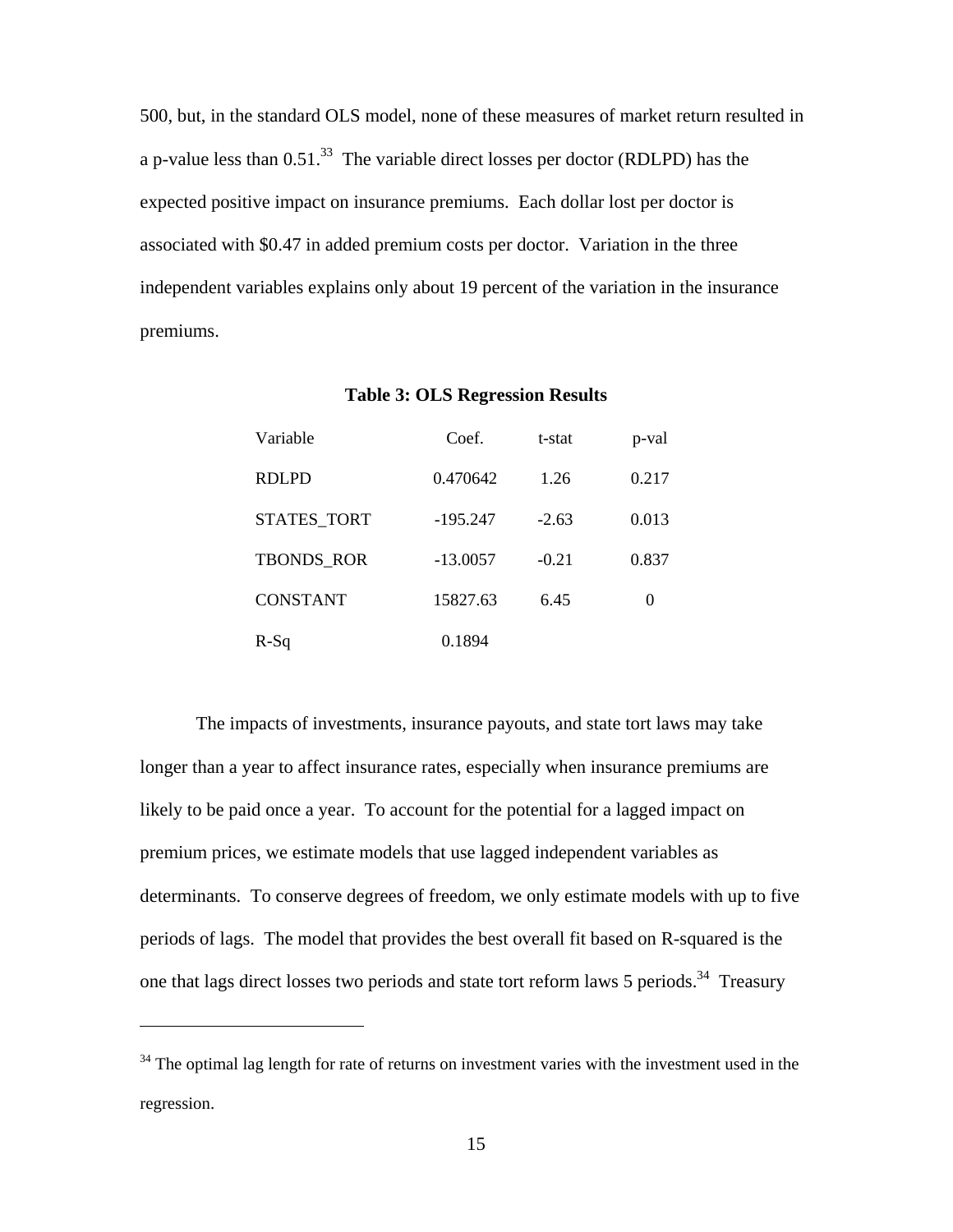bonds are lagged four periods (see Table 4A & 4B). Treasury bills are lagged one period (see Table  $4B$ )<sup>35</sup>. The impacts of the lagged right hand side variables are both larger and more significant than those from the contemporaneous period.

Table 4A indicates that, when using treasury bonds as a proxy for investment rate of return, one additional state adopting tort reform legislation results in an average \$350 decrease in malpractice premiums per doctor. This impact is significant at all typical confidence levels. The variable direct losses per doctor lagged two periods (L2\_RDLPD) also has a significant impact upon yearly insurance premiums. This result suggests that if average losses increase by one dollar, premiums increase by more than what is required to offset the loss, or \$1.33. Curiously, the rate of return on Treasury bonds four periods prior results in higher, rather than lower, malpractice insurance premiums, suggesting that as returns on Treasury bonds increase, premiums rise as well; however, this result is not significant at the 10 percent level.

<sup>&</sup>lt;sup>35</sup> Regressions using the S&P 500 index are not presented since its inclusion produced no statistically significant impact on insurance premiums regardless of the lag period.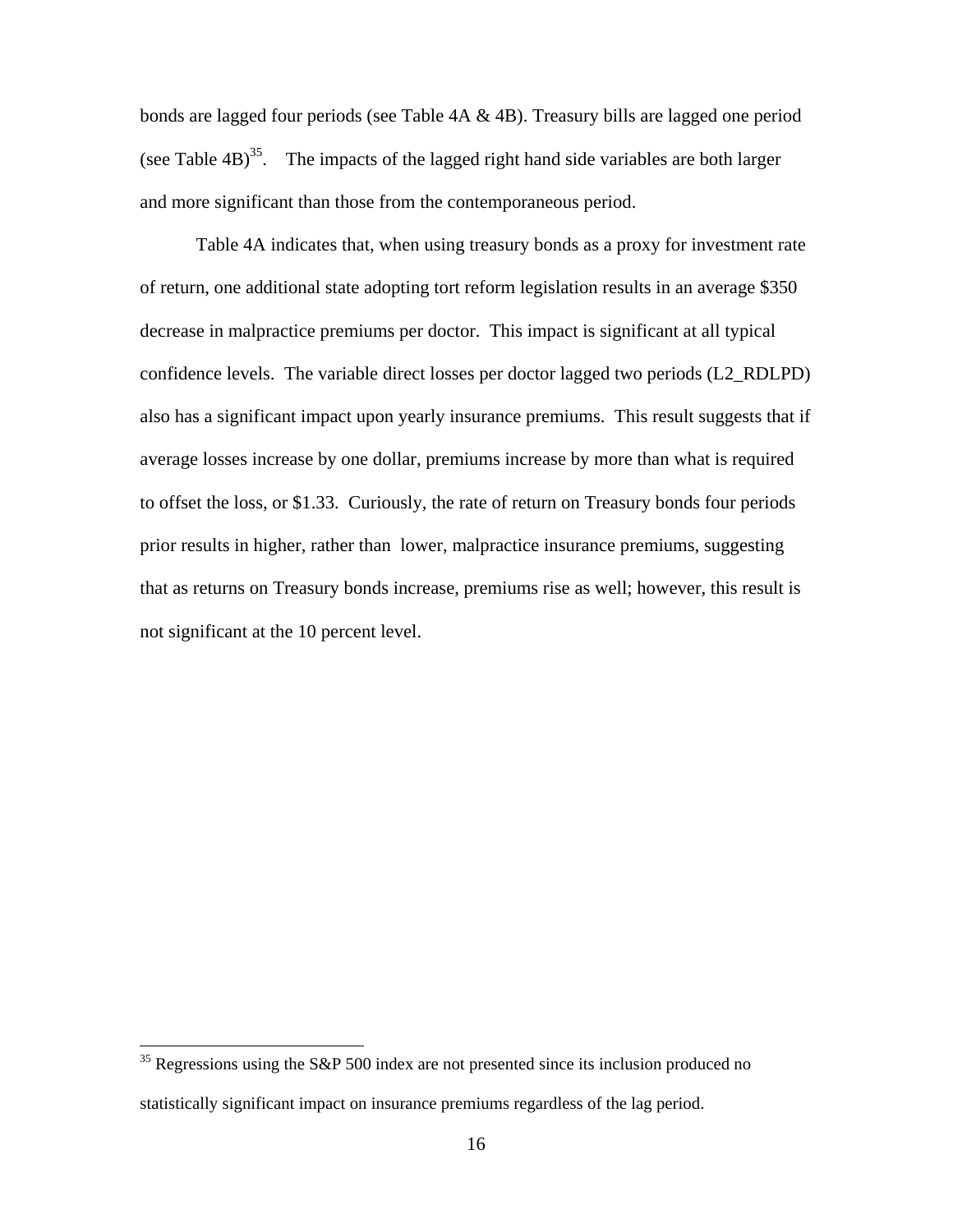### **Table 4A: OLS Regression Results with Lags**

### Using Treasury Bonds

| Variable             | Coef.      | t-stat  | p-val |
|----------------------|------------|---------|-------|
| L <sub>2</sub> RDLPD | 1.336408   | 5.00    | 0.000 |
| L5 STATES TORT       | $-349.713$ | $-7.60$ | 0.000 |
| L4 TBONDS ROR        | 56.41591   | 1.58    | 0.126 |
| <b>CONSTANT</b>      | 9701.303   | 4.98    | 0.000 |
| R-Sq                 | 0.7681     |         |       |

#### **Table 4B: OLS Regression Results with Lags**

Using Treasury Bills

| L <sub>2</sub> RDLPD    | 0.902262   | 2.88    | 0.008 |
|-------------------------|------------|---------|-------|
| L5_STATES_TORT -549.608 |            | $-6.82$ | 0.00  |
| <b>TBILLS ROR</b>       | $-642.051$ | $-2.67$ | 0.013 |
| <b>CONSTANT</b>         | 20035.42   | 4.67    | 0.00  |
| $R-Sq$                  | 0.8016     |         |       |

Treasury bonds represent longer-term financial instruments, whereas Treasury bills are primarily short-term instruments. If, in the regression, we substitute the rate of return on Treasury bills for that on Treasury bonds, we find that a higher rate of return on Treasury bills results in significantly lower insurance premiums in the current year (see Table 4 above) $36$ . A one percentage point increase in the Treasury bills' rate of return reduces

 $36$  In our model, we used contemporaneous rate of return on Treasury bills, as opposed to the rate of return on Treasury bonds lagged four periods.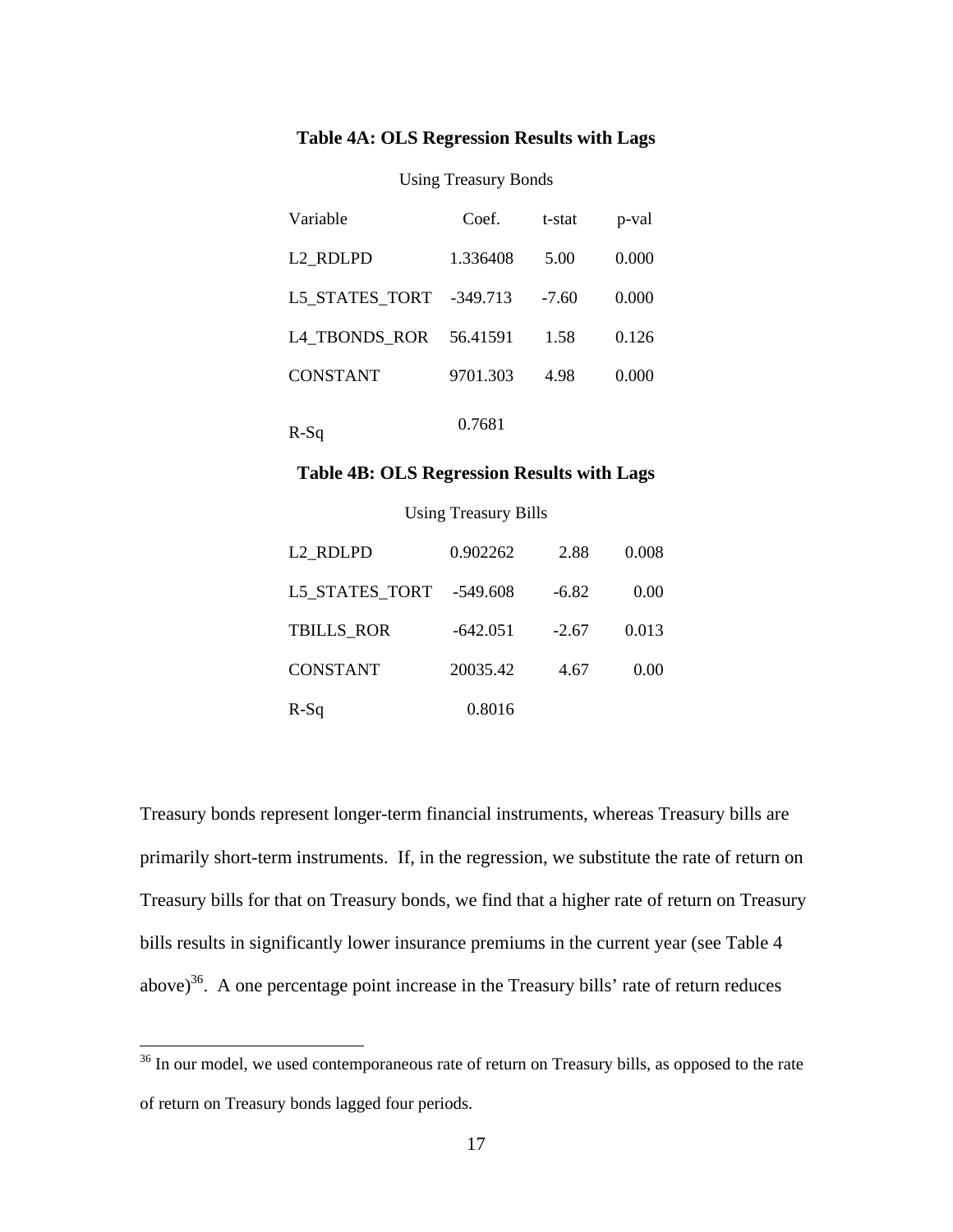average malpractice insurance premiums by \$642 per doctor per year, as compared with \$549 for an additional state with tort reform legislation.

To account for potential non-stationary data, we estimate the first-difference model with and without a constant term and with and without lags. All but the differenced model with lagged Treasury bonds provide similar results to the regression without the constant term. These results tell a compelling story. Contemporaneously, tort reform and medical malpractice insurance premiums may be endogenous. Although we use state tort reform laws to explain insurance premiums, it is just as plausible that current period higher premiums may lead to a higher likelihood that a given state will adopt malpractice reform laws.

The positive impact of the first difference in tort reform in the equations without lags indicates that higher premiums are associated with malpractice reform laws; however, the lagged values of tort reform legislation cannot be endogenous. It would be incorrect to suggest that current malpractice premiums have an effect on tort reform legislation five periods earlier. Therefore, let us focus on the third equations in both Table 5 and 6 (both in bolded text). These equations display a better overall fit than the fourth equations in both tables and the change in the Treasury bills' rates of return have a higher p-value in both models. In each of these table's third equation, an increase in losses per doctor is associated with significantly higher premiums. The presence of tort reform is associated with a substantial reduction in insurance premiums, which are also significant to at least the 2 percent level. Furthermore, an increase in the rate of return on Treasury bills is associated with a substantial reduction in insurance premiums, but the impact falls just shy of the 10% level of significance. These results suggest that direct

18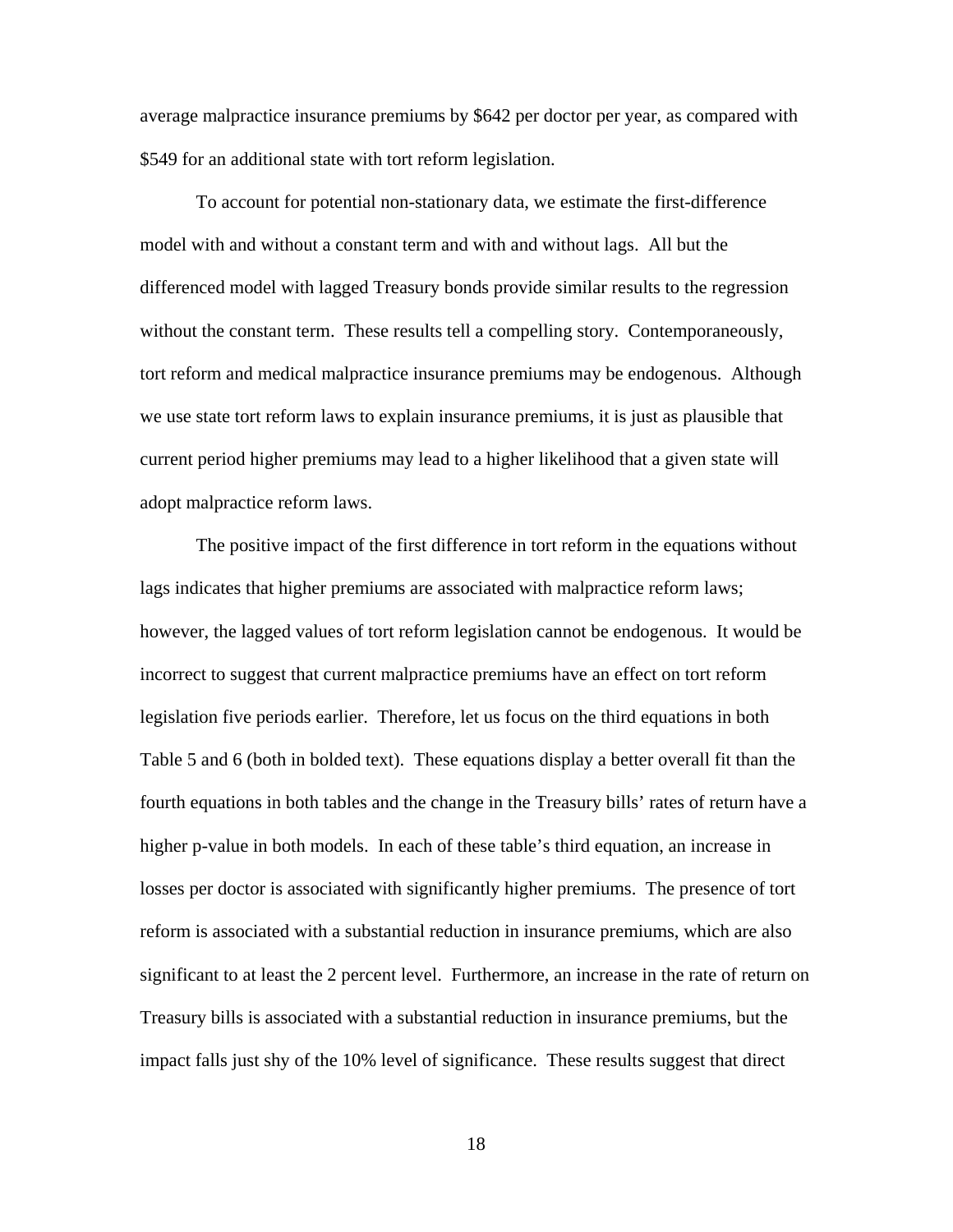losses, tort reform, and investments each play a role in the determination of malpractice insurance premiums.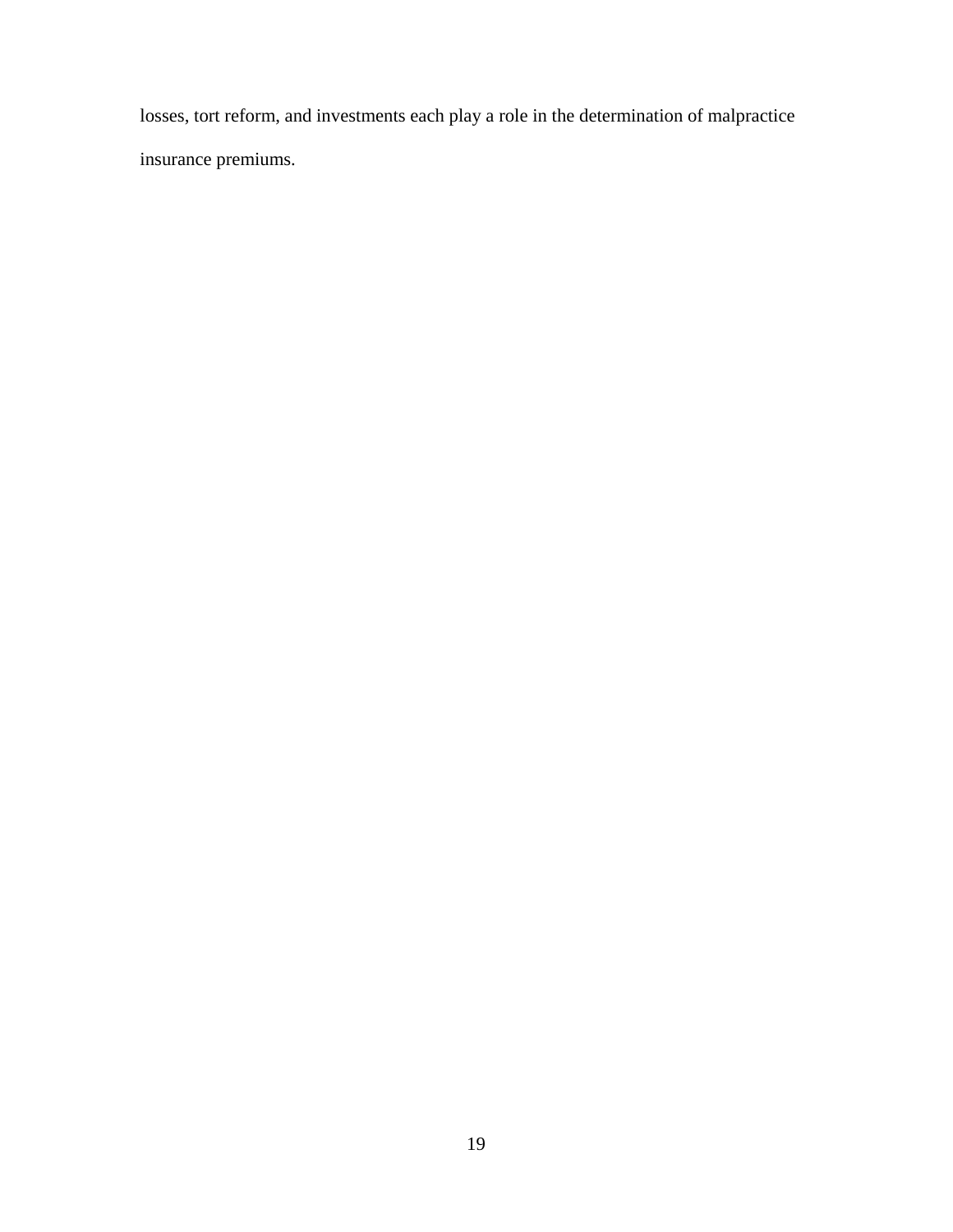# **Table 4: Differenced Regression Results**

# **with and without Lags**

| Dep. Variable = $D$ _RDPPD | Coef.                   | t-stat p-val  |       |  |
|----------------------------|-------------------------|---------------|-------|--|
| <b>D_RDLPD</b>             | 0.861                   | 1.830 0.077   |       |  |
| D_STATES_TORT              | 378.376 2.850 0.008     |               |       |  |
| <b>D_TBILLS_ROR</b>        | $-249.017 -1.580 0.125$ |               |       |  |
| <b>CONSTANT</b>            | $-546.053 -1.930$ 0.063 |               |       |  |
| $R-Sq$                     | 0.332                   |               |       |  |
| D_RDLPD                    | 0.931 1.920 0.065       |               |       |  |
| D_STATES_TORT              | 412.061 3.020 0.005     |               |       |  |
| D_TBONDS_ROR               | 12.493  0.700  0.491    |               |       |  |
| <b>CONSTANT</b>            | -549.148 -1.880 0.071   |               |       |  |
| $R-Sq$                     | 0.286                   |               |       |  |
| <b>D_L2_RDLPD</b>          | 0.881 1.950 0.063       |               |       |  |
| <b>D_L5_STATES_TORT</b>    | -335.787 -2.600 0.016   |               |       |  |
| <b>D_TBILLS_ROR</b>        | $-264.971 -1.590 0.125$ |               |       |  |
| <b>CONSTANT</b>            | $-10.495 - 0.040 0.971$ |               |       |  |
| $R-Sq$                     | 0.369                   |               |       |  |
| D L2 RDLPD                 | 2.561                   | 2.080         | 0.048 |  |
| D_L5_STATES_TORT           |                         | 157.787 0.440 | 0.664 |  |
|                            |                         |               |       |  |
| D_L4_TBONDS_ROR            | 51.741                  | 1.080         | 0.289 |  |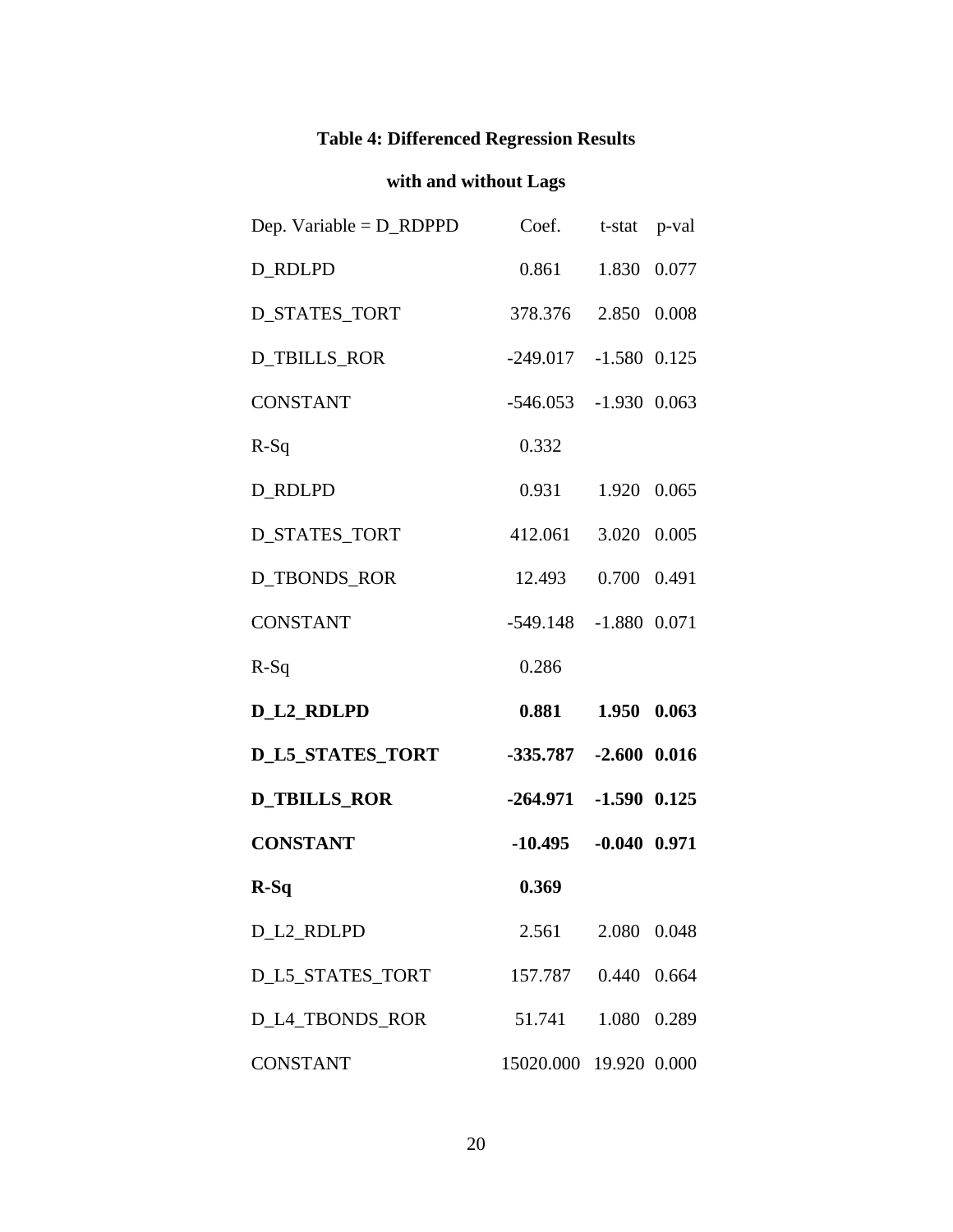# R-Sq 0.163

# **Table 5: Differenced Regression Results**

# **with and without Lags (no constant term)**

| Dep. Variable = $D$ _RDPPD | Coef.                     | t-stat p-val |  |
|----------------------------|---------------------------|--------------|--|
| <b>D_RDLPD</b>             | 0.762                     | 1.560 0.129  |  |
| <b>D_STATES_TORT</b>       | 280.139 2.190 0.037       |              |  |
| <b>D_TBILLS_ROR</b>        | $-242.647 -1.470$ 0.151   |              |  |
| $R-Sq$                     | 0.253                     |              |  |
| <b>D_RDLPD</b>             | 0.828                     | 1.650 0.109  |  |
| <b>D_STATES_TORT</b>       | 311.764 2.390 0.023       |              |  |
| <b>D_TBONDS_ROR</b>        | 10.453                    | 0.560 0.578  |  |
| $R-Sq$                     | 0.208                     |              |  |
| <b>D_L2_RDLPD</b>          | 0.879                     | 2.000 0.057  |  |
| <b>D_L5_STATES_TORT</b>    | $-337.469$ $-2.850$ 0.009 |              |  |
| <b>D_TBILLS_ROR</b>        | $-264.482$ $-1.620$ 0.117 |              |  |
| $R-Sq$                     | 0.375                     |              |  |
| D_L2_RDLPD                 | 6.967                     | 1.400 0.173  |  |
| D_L5_STATES_TORT           | 3145.298                  | 2.350 0.027  |  |
| D_L4_TBONDS_ROR            | 209.611                   | 1.090 0.288  |  |
| $R-Sq$                     | 0.208                     |              |  |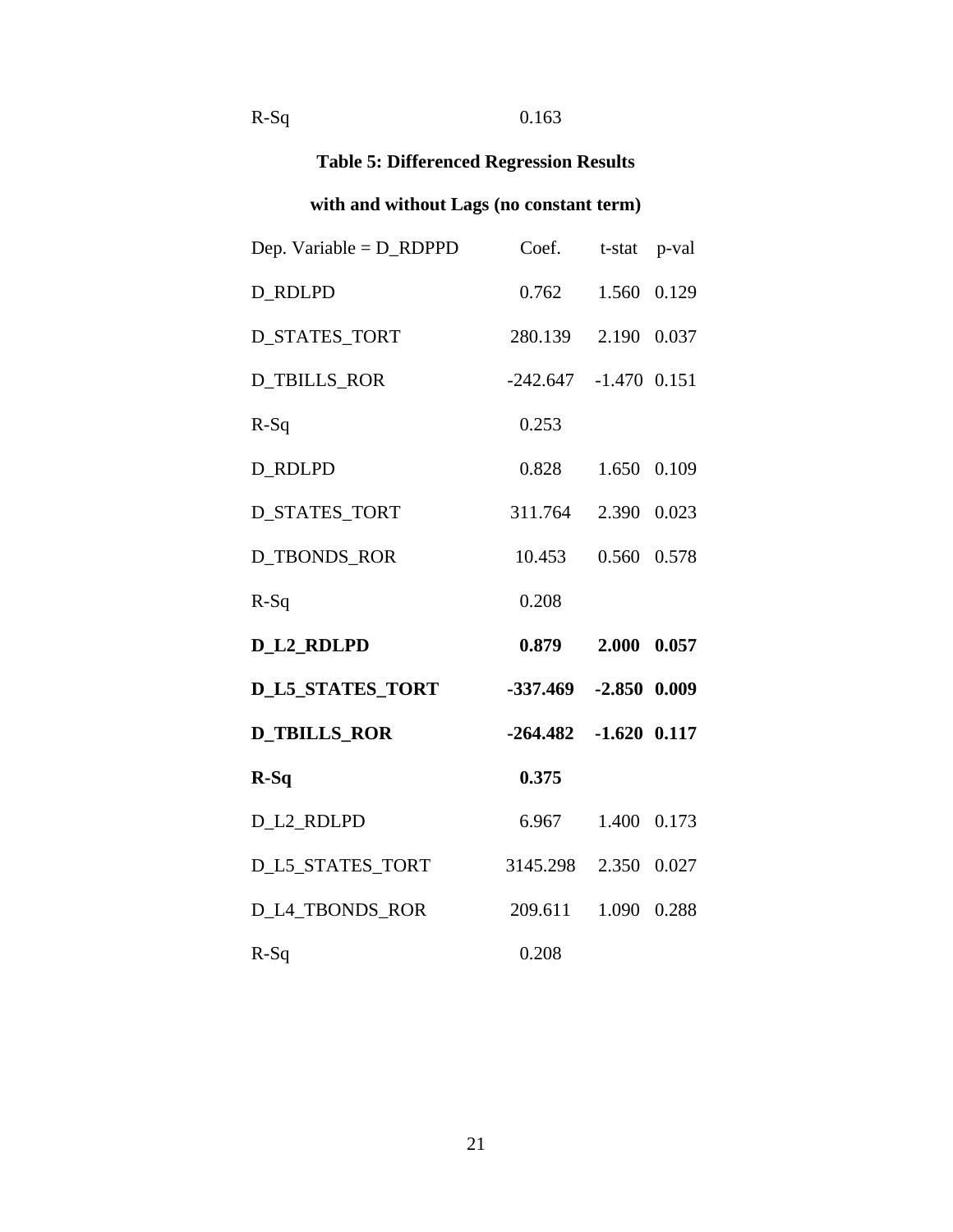#### **4. Conclusion**

We find that changes in the number of states with tort reform legislation appear to be the primary reason for changes in medical malpractice insurance premiums. Interestingly, however, malpractice reform laws do not produce their desired impacts immediately. Our estimates suggest that a legislative change in a given state may take up to five years to have its maximum impact upon medical malpractice insurance premiums.

We also find that direct losses are associated with higher insurance premiums; and, as is the case with tort reform legislation, the impact of higher or lower payouts takes time to appear in the form of premium changes. Higher average losses translate almost dollar-for-dollar into higher average premiums, and, in at least one of our models, the impact of a dollar lost per doctor two periods prior results in more than a dollar increase in average premiums per doctor. This is consistent with the findings of Helland and Showalter (2009) in which an additional \$1 of expected losses can increase premiums by up to \$1.05 without controlling for the impact of investment rates of return.

We find that market rates of return are also associated with insurance premiums. However, the size and direction of the impacts depend upon the type of financial instruments measured, and the lag length of the returns. In some specifications, the magnitude of the impact of one-percentage point change in investment rates of return is comparable to those impacts from the presence of tort reform in one additional state. Among measures of investment returns, the average rate of return for Treasury bills, a relatively short-term investment instrument, has the strongest correlation across all model specifications. Furthermore, the rates of return for investment instruments are likely to be exogenous in the equation (i.e., rates of return on Treasury securities are not likely to

22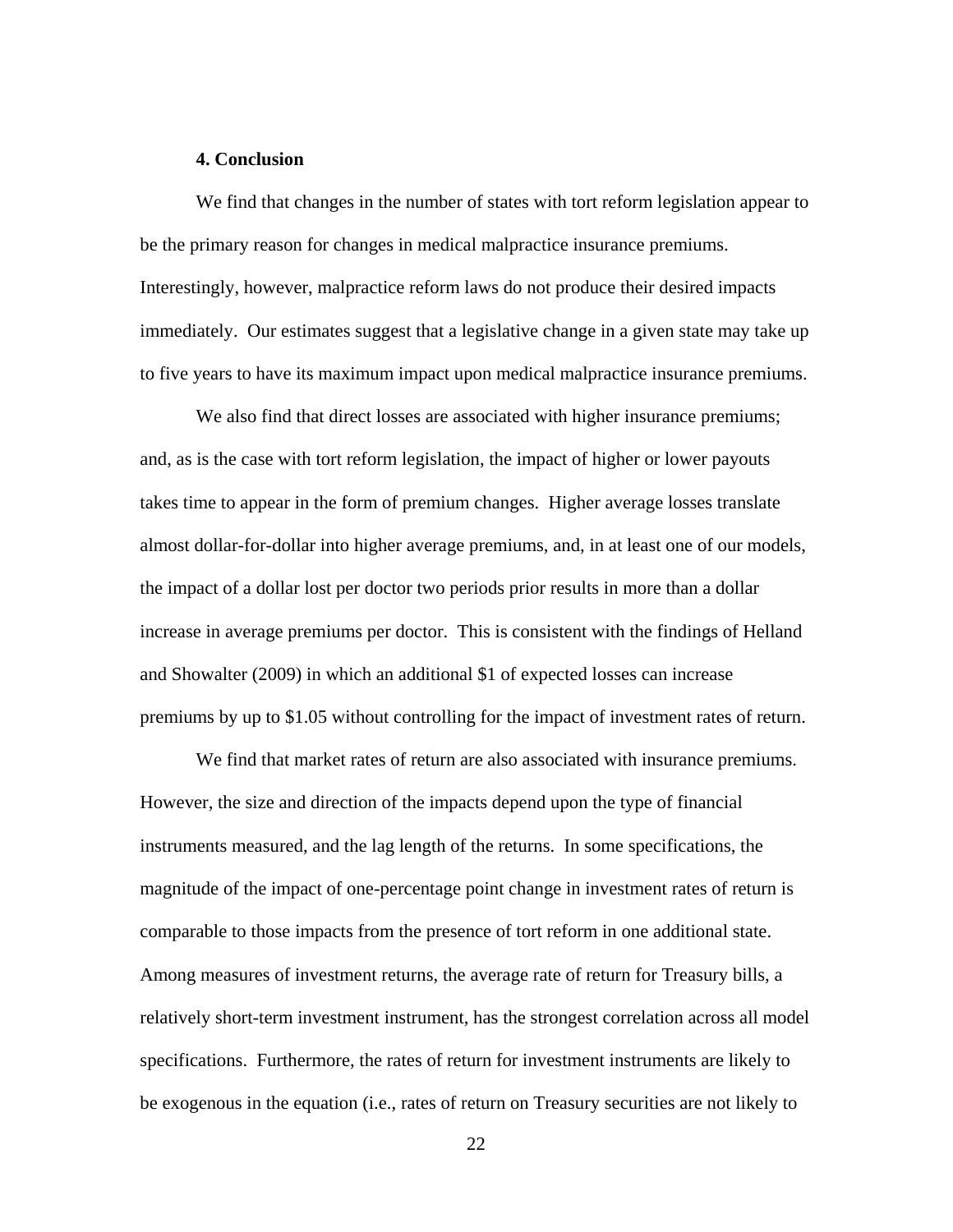be determined by changes in malpractice premiums). Unfortunately, we do not have access to the actual investment portfolios of health insurance providers. Nevertheless, our results highlight that rates of return on short-term investments influence malpractice premiums independent of the existence of medical malpractice tort reform.

As mentioned earlier, a one percentage point increase in the rate of return of Treasury bills reduces real malpractice insurance premiums by \$642 per doctor, as compared with \$549 for an additional state enacting tort reform legislation. Taken together, the combined effect is \$1,191 per doctor/per year/per medical malpractice insurance policy. This represents 11.9% of the average annual cost of a medical malpractice insurance policy.37

 $37$  Our calculation of the percentage of the average annual cost of a medical malpractice insurance policy per doctor is based on 2008 prices.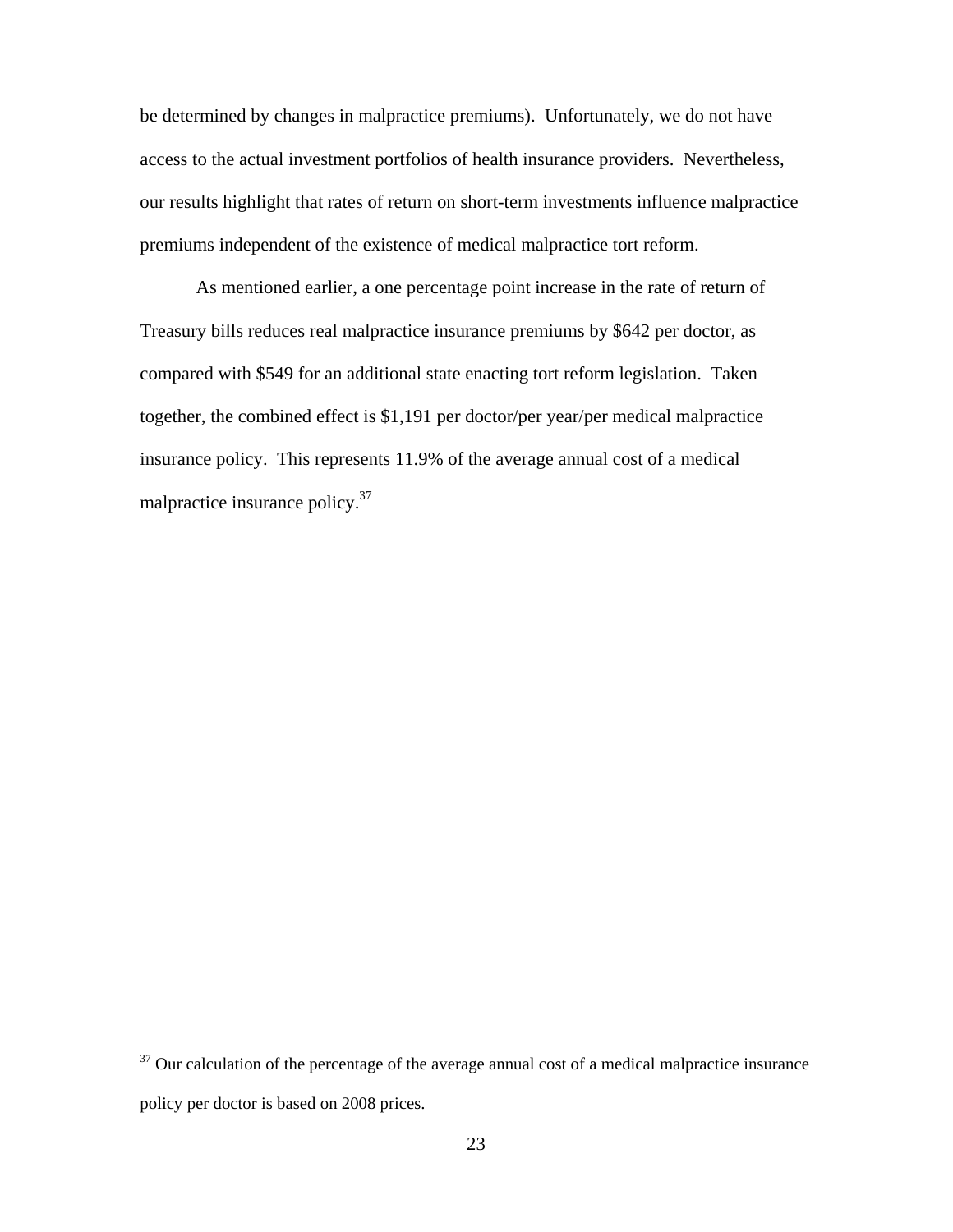Appendix 1.



Figure 1: Direct Premiums Per Doctor (2008 Dollars)<sup>38</sup>

Data Source: (Hunter, Cassell-Stiga, & Doroshow, 2009)

<sup>38</sup> Data obtained from a report by Americans for Insurance Reform, *True Risk: Medical Liability,* 

*Malpractice Insurance and Health Care*, (2009).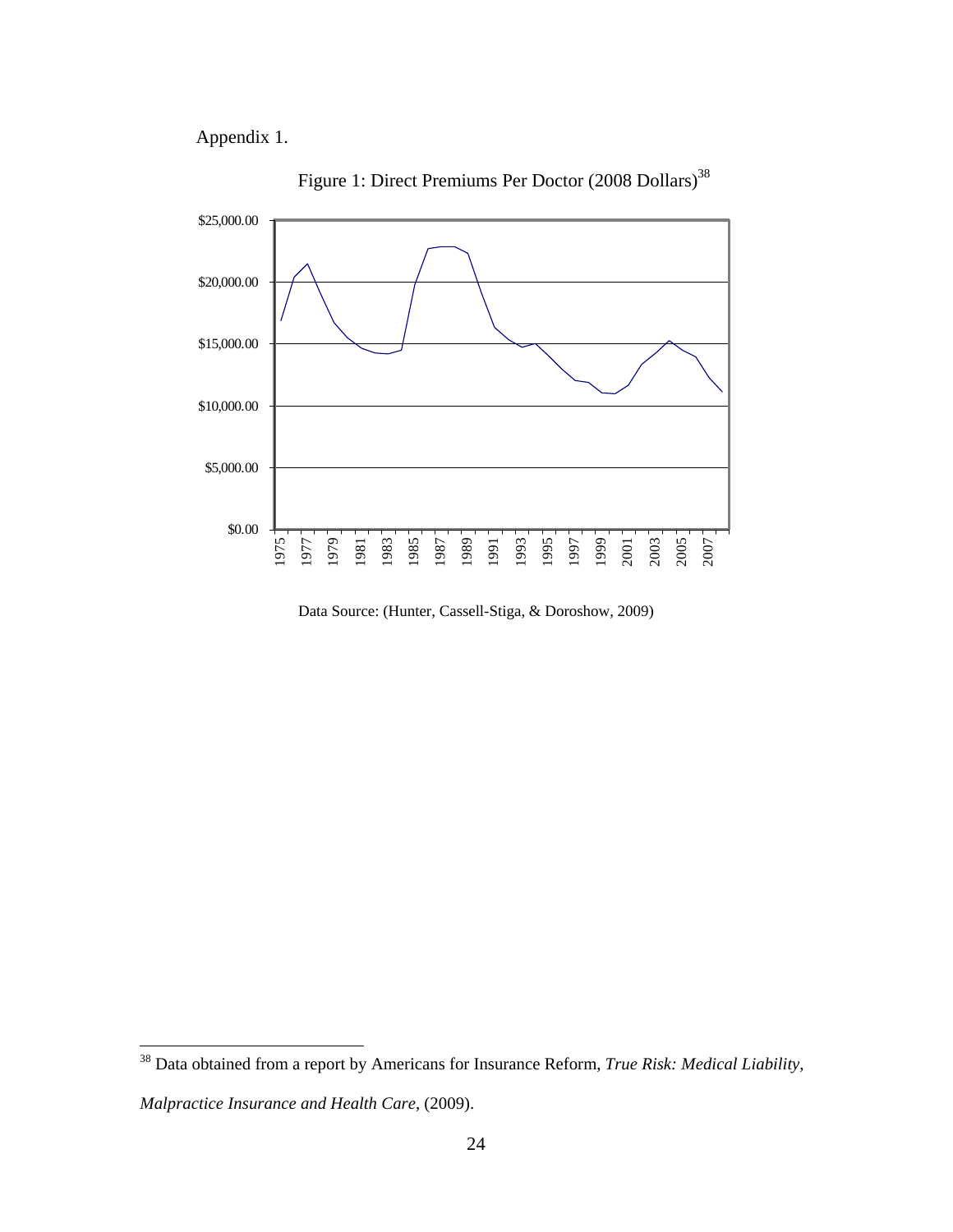## **Reference List**

- Gius, M. P. (1998). Using Panel Data to Estimate the Determinants of Medical Malpractice Insurance Premiums. *Applied Economics Letters, 5*(1), 37-39. doi: http://www.tandf.co.uk/journals/titles/13504851.asp.
- Helland, E., & Showalter, M. H. (2009). The Impact of Liability on the Physician Labor Market. *Journal of Law and Economics, 52*(4), 635-663. doi: http://www.journals.uchicago.edu/JLE/home.html .
- Hillman, R. J., & Cluff, L. (2003). Medical Malpractice Insurance: Multiple Factors Have Contributed to Increased Premium Rates (GAO-03-702 Medical Malpractice Insurance ed., Vol. GAO-03-702 Medical Malpractice Insurance). Washington, D.C.: United States General Accounting Office.
- Hunter, J. R., Cassell-Stiga, G., & Doroshow, J. (2009). True Risk: Medical Liability, Malpractice Insurance and Health Care. New York, NY: Americans for Insurance Reform.
- Kessler, D. (2006). The Determinants of the Cost of Medical Liability Insurance. *National Bureau of Economic Research*: Stanford University Graduate School of Business.
- Kilgore, M. L., Morrisey, M. A., & Nelson, L. J. (2006). Tort Law and Medical Malpractice Insurance Premiums. *Inquiry, 43*(3), 255-270. doi: http://www.inquiryjournal.org .